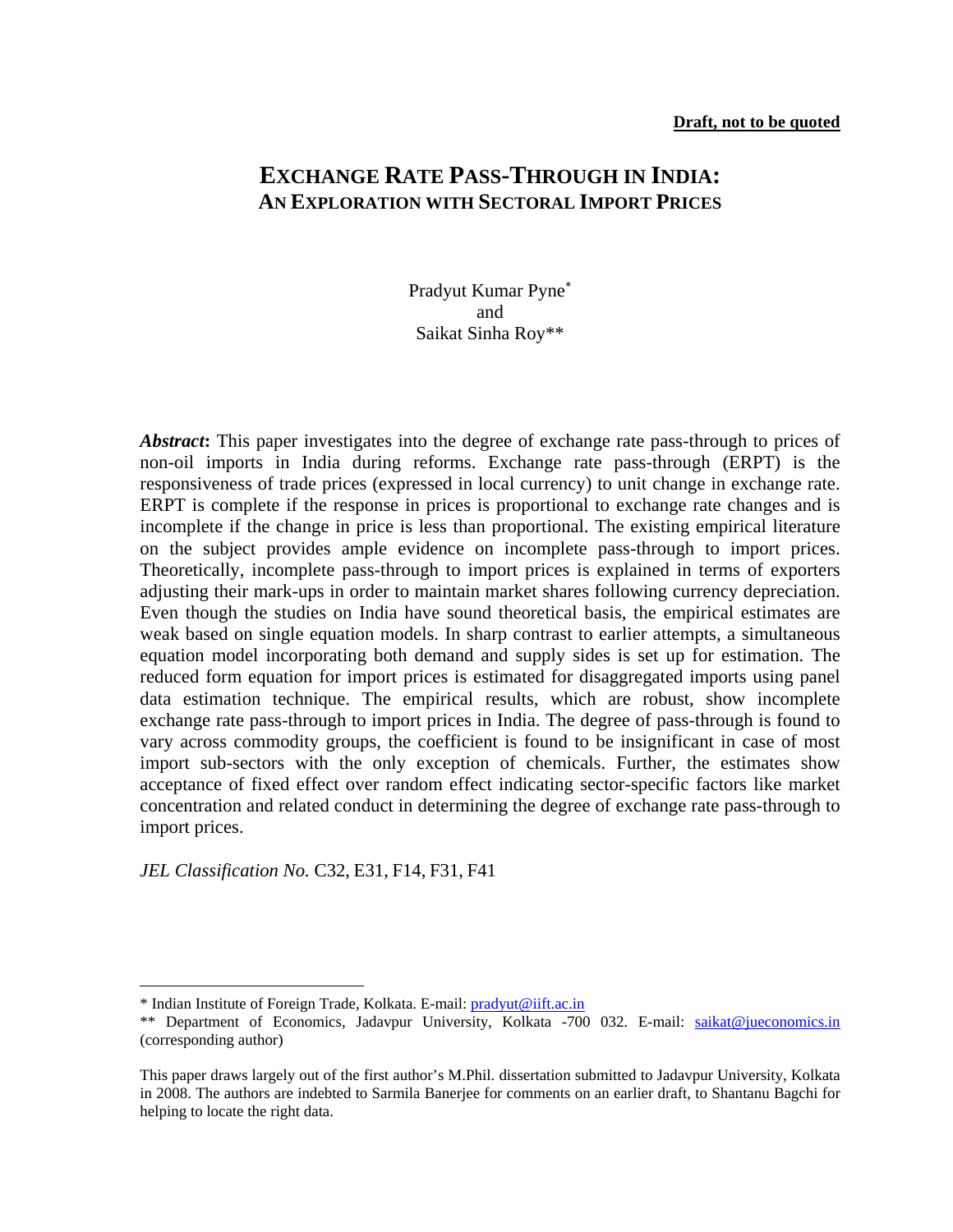## **EXCHANGE RATE PASS-THROUGH IN INDIA: AN EXPLORATION WITH SECTORAL IMPORT PRICES**

### **1. Introduction**

This paper investigates into the degree of exchange rate pass-through to prices of aggregate as well as disaggregated imports in India during reforms. Exchange rate passthrough (ERPT) is the responsiveness of trade prices (expressed in local currency) to unit change in exchange rate. Accordingly, a pass-through coefficient measures the degree of responsiveness. ERPT is complete if there is a proportional change in prices on account of a unit change in exchange rate and is incomplete if the change in price is less than proportional. The responsiveness of prices of internationally traded goods and services to exchange rate movements has, of late, assumed importance in open economy macroeconomic analysis of developing countries.

Theoretically, devaluation of home currency leads to an increase in import prices in terms of home currency. Following home country currency depreciation, price of imports in home country currency rises which in turn reduces the domestic demand for imports and results in lowering of exporters' market share. In order to maintain the existing market shares, especially in the short run, exporters generally adjust their mark-ups. The higher the price elasticity of demand of a country lower will be the mark-up over production cost. This explains why exchange rate movements often do not bring about proportional change in import prices and pass-through is incomplete. Market segmentation is one of the possible reasons for incomplete pass-through, which allows imperfectly competitive firms to charge different prices for the same product in different export market. Pricing-to-market (PTM), thus, depends on the market power of the respective firm in the export market to a large extent. For instance, as Halpern and Koren (2007), find import prices are higher for products of firms with greater market power. However, in the long run permanent change in nominal exchange rate may lead to complete adjustment in import prices, with pass-through being complete in the long run.

In the context of trade and exchange rate reforms in India and depreciation/appreciation of the Indian during the period that followed, a study of exchange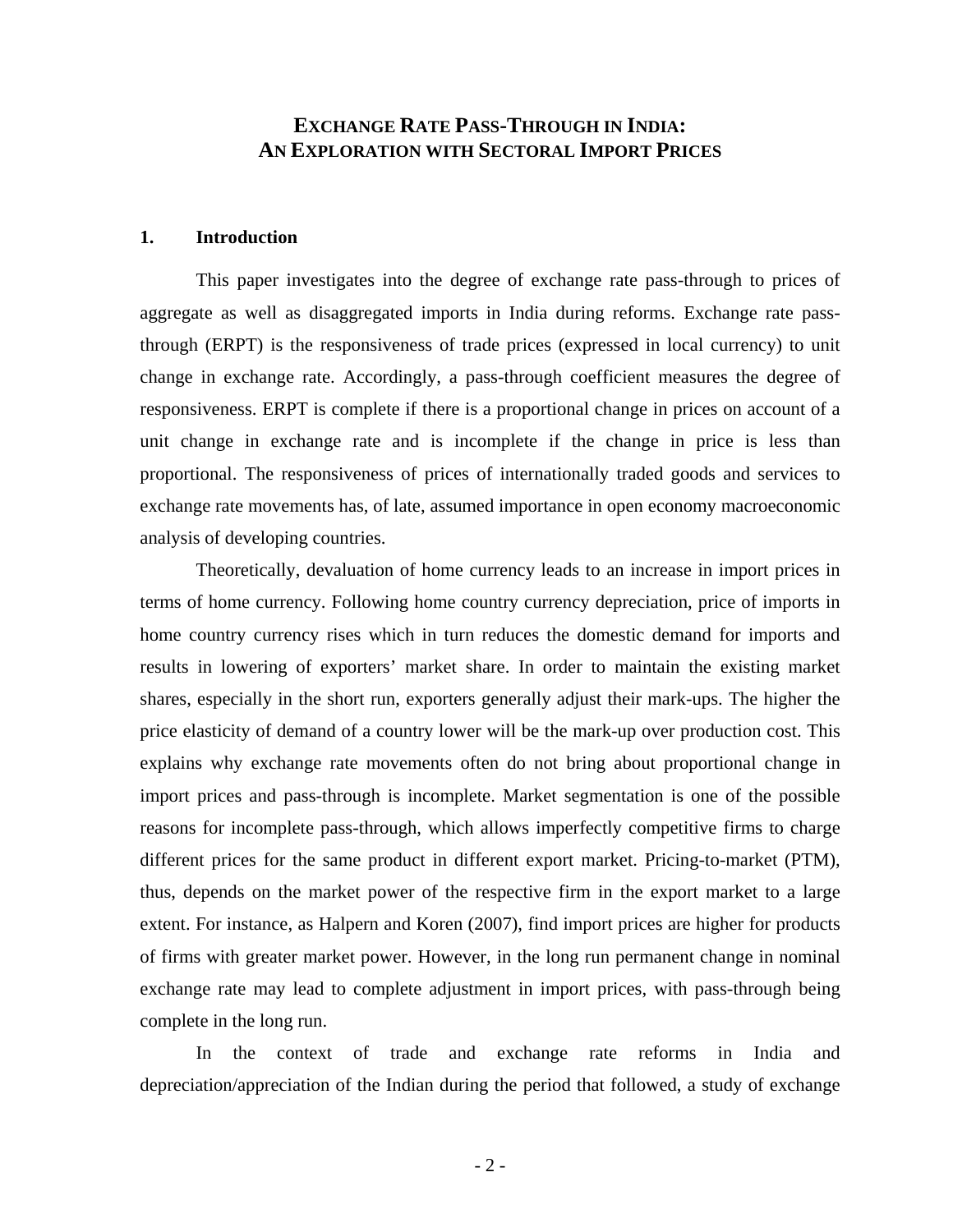rate pass-through to sectoral import prices becomes necessary. A review of existing literature will identify the issues that are important in determining the extent of exchange rate pass-through.

#### **1.1 Review of Literature**

Earlier studies on the subject find out, in general, evidence of incomplete exchange rate pass-through. For instance, Feenstra (1987) finds that the pass-through coefficient for US import prices of Japanese exports varying across products in the range from about 0.6 to unity. Campa and Goldberg (2002) show that OECD import prices in local currencies, on the average, reflect 60 percent of exchange rate fluctuations in the short run, and nearly 80 percent over the long run. A number of recent papers have shown that the degree of passthrough has declined substantially since the 1990s. For instance, Marazzi et al. (2005) have found a steady dcline in the exchange rate pass-through into US import prices during the 1990s. Krugman (1986) shows that PTM is a real phenomenon, but not universal; in particular, evidence on German export prices suggest stickiness being confined to machinery and transport equipment prices. The aggregate estimates in this paper suggest that 35 to 40 percent of the real appreciation of the dollar since 1980 has been absorbed by foreign exporters thus lessening the extent of import price rise in the US than in other markets.

Incomplete pass-through is generally explained in the existing literature by the existence of trade barriers, transaction and transportation costs, market power and imperfect substitutability between domestic substitute and foreign products. To find out why exchange rate pass-through is incomplete, Dornbusch (1987) explains the adjustment of relative prices to exchange rate movements in an industrial organization approach by using various models. The approach is to explain price adjustment in terms of market concentration, product homogeneity and substitutability, and relative market shares of domestic and foreign firms. All the models in this analysis predict that appreciation leads to a decline in the price of imports. While in the case of homogenous goods domestic firms fully match the decline in price, the extent of decline in the relative price of differentiated imported brands depends on competition and on the relative number of home and foreign firms. In contrast, Feenstra, Gagnon and Knetter (1993) find that pass-through tends to be highest for high market shares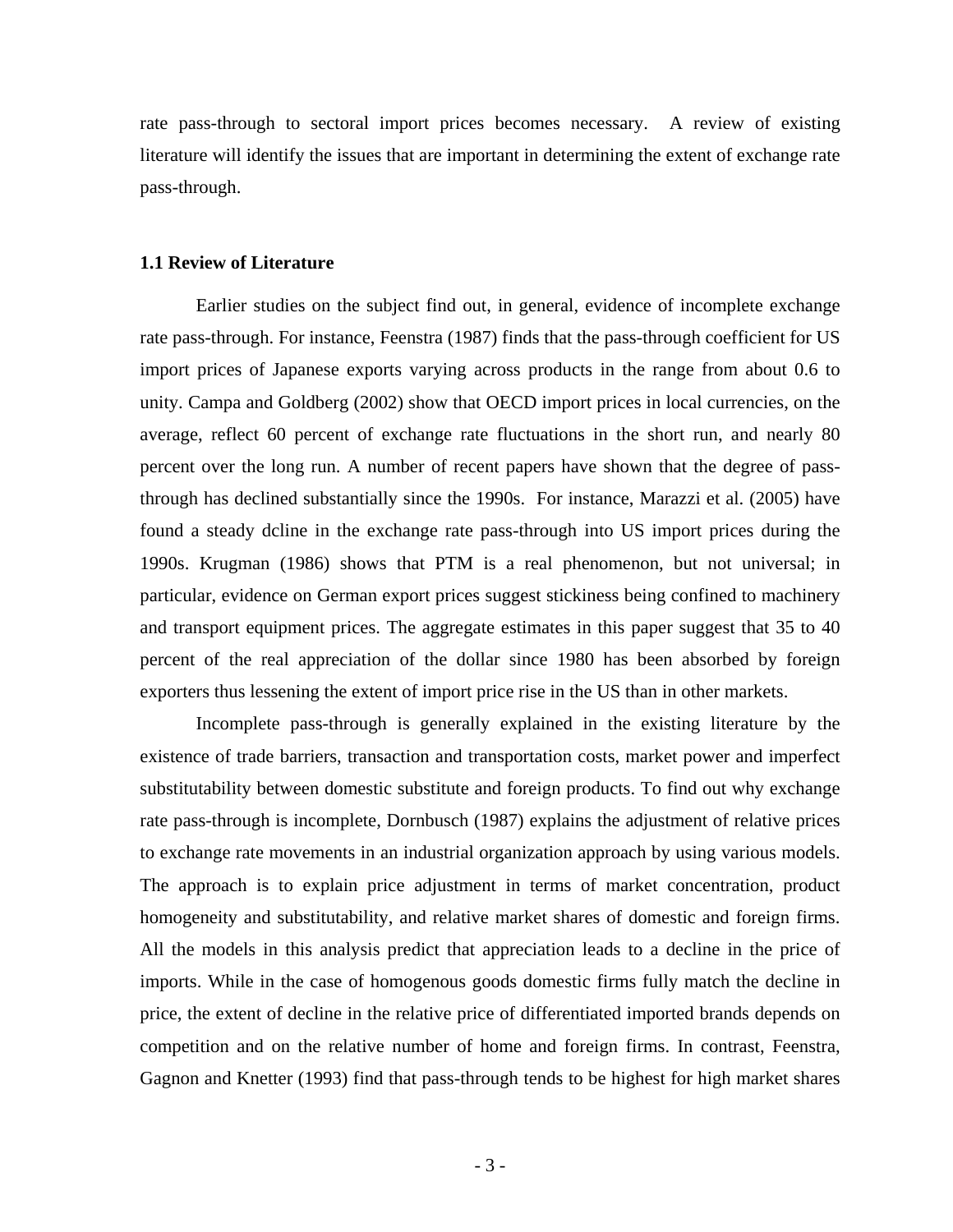with firms facing less competition and not experiencing a similar change in costs. However, Krugman (1986) stresses that dynamic models of imperfect competition are the best to explain exchange rate pass-through. The study explains the phenomenon in terms of supply dynamics resulting from the costs of rapidly adjusting the marketing and distribution infrastructure, and the demand dynamics resulting from the need of firms to invest in reputation.

Choice of currency in invoicing prices of commodities plays a major role in exchange rate pass through. Firms generally set the prices by examining the nature of fluctuations of prices in both home and destination market currencies. If the variance of export prices in firm's own currency is comparatively less than in local currency, then the firm opts for producer currency pricing. On the other hand if the opposite relationship holds, then firm's price exhibits 'local currency stability' (LCS). In the event of similar environments for both producers' currency and local currency prices it is optimal for the firm to set its price in its own currency – 'Producer Currency Pricing' (PCP). Bacchetta and van Wincoop (2002) argue that if prices are set in exporters' currency then the exchange rate pass through is necessarily complete. However, if prices are set in importers' currency then exchange rate fluctuations have no impact on import prices.<sup>1</sup> Engel  $(2005)$  shows that firms prefer to invoice in the importer's currency when optimal price is stable in the importer's currency.

Campa, Goldberg and Minguez (2005), empirically estimating exchange rate pass through to import prices across countries and products in the Euro area, emphasize the importance of currency invoicing of the prices of traded commodities. The results also show that in the short run exchange rate pass through to import price is high but incomplete and close to complete in the long run. There are the variations in the degree of pass through across countries and products and introduction of euro is not found to have changed this transmission rate. Campa and Goldberg (2002) explain the estimated result of incomplete pass-through in terms of vital but limited role of macroeconomic variables among industries. Campa and Minguez (2006) explain unequal and incomplete short run exchange rate passthrough across commodities and countries in terms of the degree of openness among the countries.

 $\overline{a}$ 

<sup>&</sup>lt;sup>1</sup> Goldberg and Knetter (1997) also find that the local currency prices of foreign products do not respond fully to exchange rate.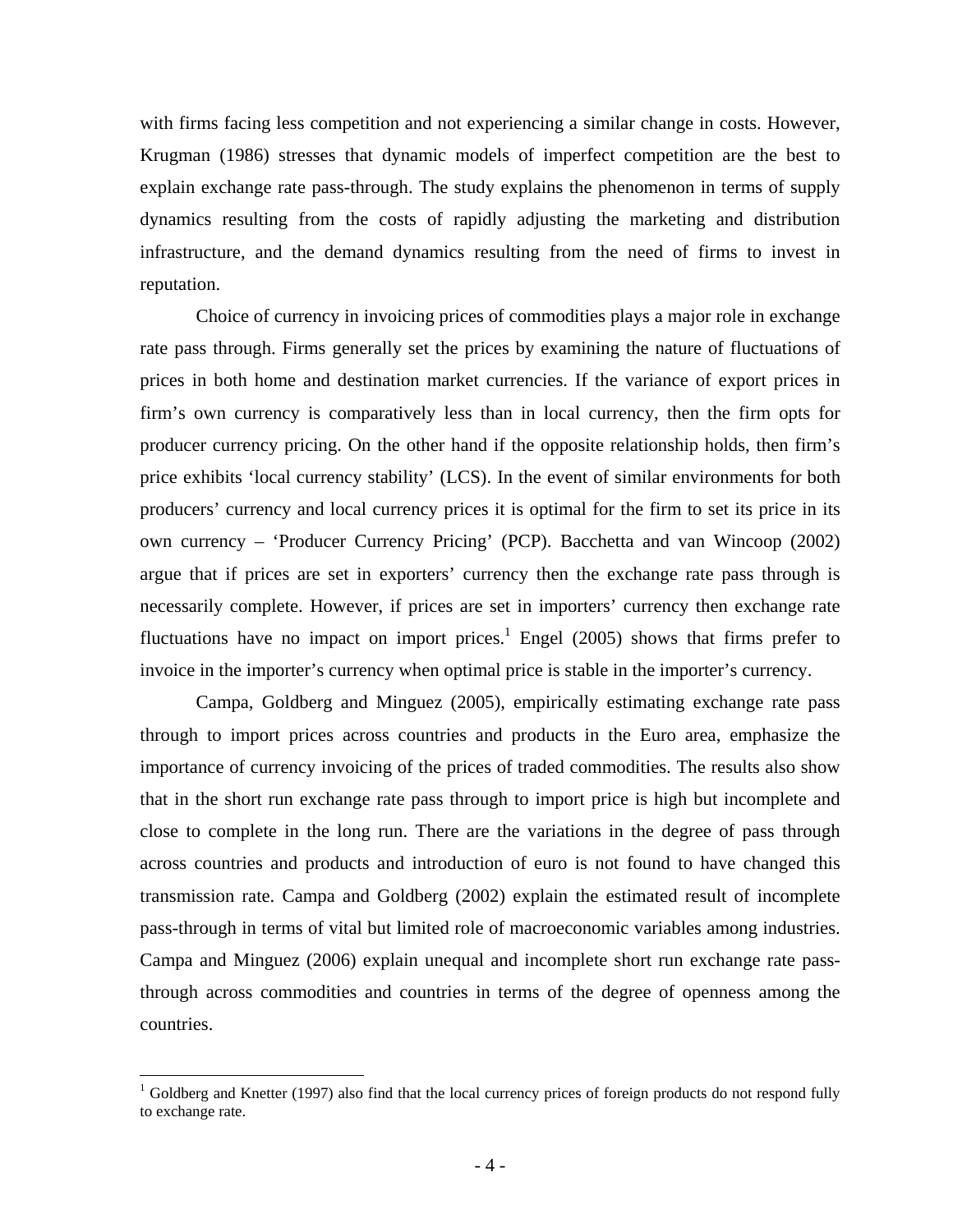Apart from market structure, international market segmentation, (non) homogeneity of products, trade openness, and currency of trade invoicing, inflation plays a very crucial role to the nature of pass-through. Taylor (2000), Choudhuri and Hakura (2001), and Zorzi et al. (2007) provide evidence on existence of a positive association between inflation and the exchange rate pass-through. In an attempt to explain lower pass-through across countries since the 1990s, Taylor (2000) establishes the decline in the level and volatility of inflation as one of the primary factors. Choudhuri and Hakura (2001), using general equilibrium framework based on open economy macro models, find a positive and significant relationship between inflation and exchange rate pass—through to domestic prices across regimes. Zorzi, Hahn, and Sanchez (2007) also found that the degree of exchange rate passthrough to prices for a number of emerging markets of Asia, Latin America, and Central and Eastern Europe depends on inflation in addition to import openness.

A set of studies also argues that exchange rate pass-through to import prices happens in the long run, and not necessarily a short run phenomenon. In this respect, Faruqee (2004) examines the extent of exchange rate pass-through in a set of euro area prices along the pricing chain by using VAR approach. In the short run the impact of exchange rate movement on trade prices is near about zero. However, over the long run, the extent of passthrough to import prices in the euro area is close to complete. Kim (1990) investigates time variation in ERPT of US non-oil import prices to exchange rate during 1968 to 1986 using a varying parameter model and finds a dollar appreciation during 1980s led to a smaller decline in import prices due to a larger associated increase in foreign costs. Goldberg and Knetter (1997) present the evidence of incomplete pass-through of exchange rates to goods prices especially to import prices, in particular it is estimated to be near about 60 percent for US imports of Japanese products.

For the Indian economy, there are some recent studies as well looking into exchange rate pass-through to general price level and inflation. For instance, Ghosh and Ranjan (2007) estimate the exchange rate pass-through to India's consumer prices at the aggregate level. The results show there was no significant impact of nominal effective exchange rate on consumer prices. The study is consistent with the general literature of lower exchange rate pass-through to consumer prices. Compared to the pre-liberalisation period, at the post liberalisation period the extent of exchange rate pass-through to consumer prices is slight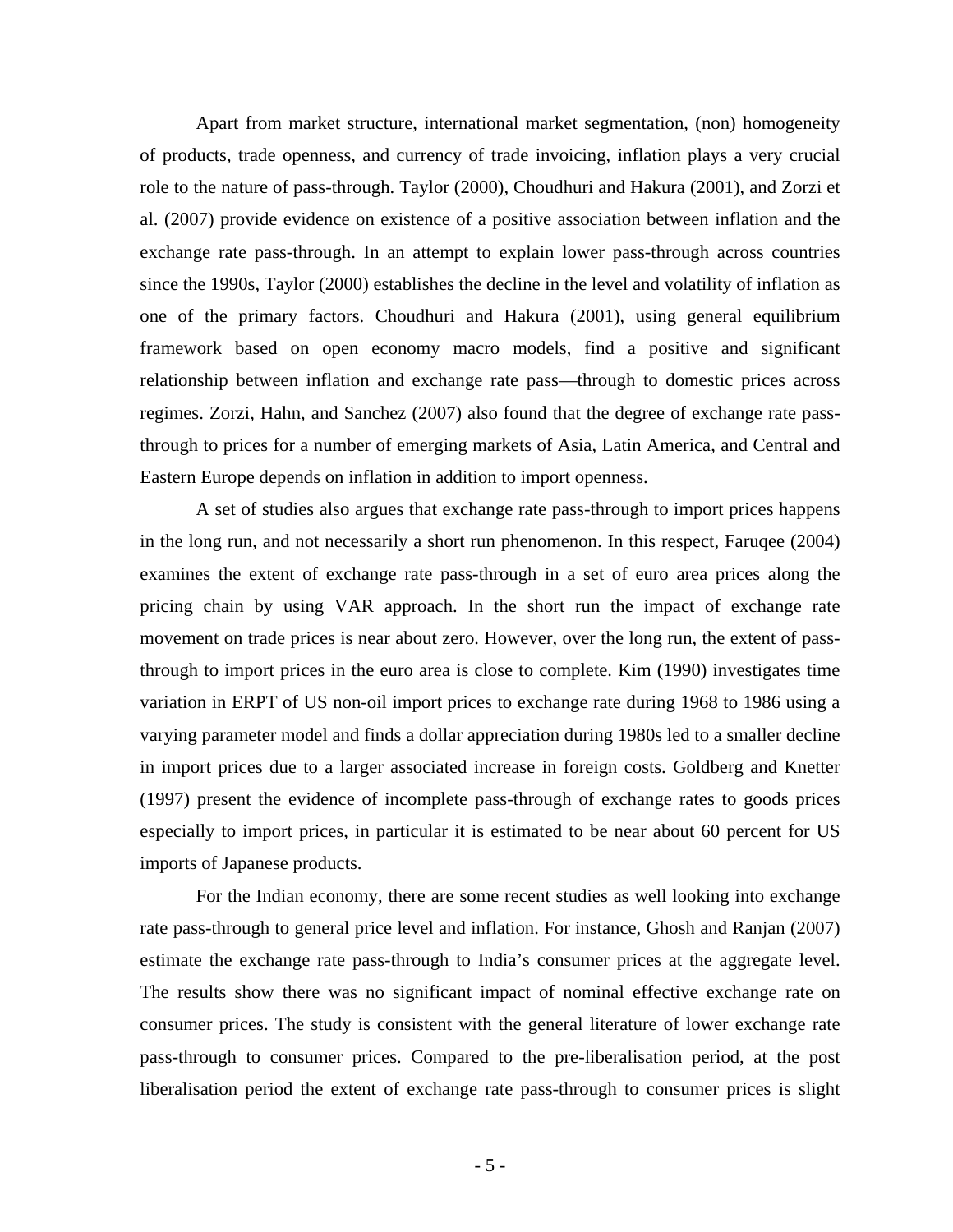higher. Khundrakpam (2008) investigates the impact of economic reforms on exchange rate pass-through to domestic prices by using monthly data for Indian economy. This paper does not support the view of decline in the exchange rate pass-through after economic reforms. Further it also observes the asymmetric response to appreciation and depreciation and large and small exchange rate changes. The paper explains the non decline in pass-through in the first half of 1990s in spite of sharp fall in inflation rate in terms of factors associated with economic reforms such as rise in import penetration ratio, reduction of tariffs and removal of quantitative restrictions, change in import composition etc. The rise in inflation persistence could be one of the causes behind the non-decline in pass-through in the second half of 1990s.

However, studies investigating the nature of exchange rate pass-through to import prices are fewer. Using the profit maximisation framework, a recent paper by Mallik and Marques (2006) analyses the impact of India's policy reforms on the exchange rate passthrough to import and export prices at one-digit SITC level for the period 1980-2001. The empirical analysis could not reject the complete pass-through to import prices for crude material, food and oil sector during the 1980s and for crude imports alone for the 1990s. Further, the extent of pass-through to import prices during the 1990s declined compared to that in the 1980s, which is explained the presence currency controls and the existence of trade barriers in the 1980s. The extent of exchange rate pass-through also differs across sectors.

The above review would show that the applied literature on the subject for emerging economies, in particular India, is not well developed. Even though the study by Mallik and Marques (2006) on the specific subject is exhaustive, it is not based on a macroeconomic framework. As a result, the econometric model in the study is not comprehensive accounting for various macroeconomic factors that determine prices in an open economy. In that sense, the results thus arrived in the earlier study might be inappropriate. The present study derives its justification from such deficiencies in the existing literature.

The main objective of this paper is to estimate and analyse the responsiveness of India's import prices to exchange rate movements. The exercise is also to find out the differences in the degree of the exchange rate pass-through at the aggregate level as well as across some selected sectors. For the purpose, the analysis covers only non-oil imports into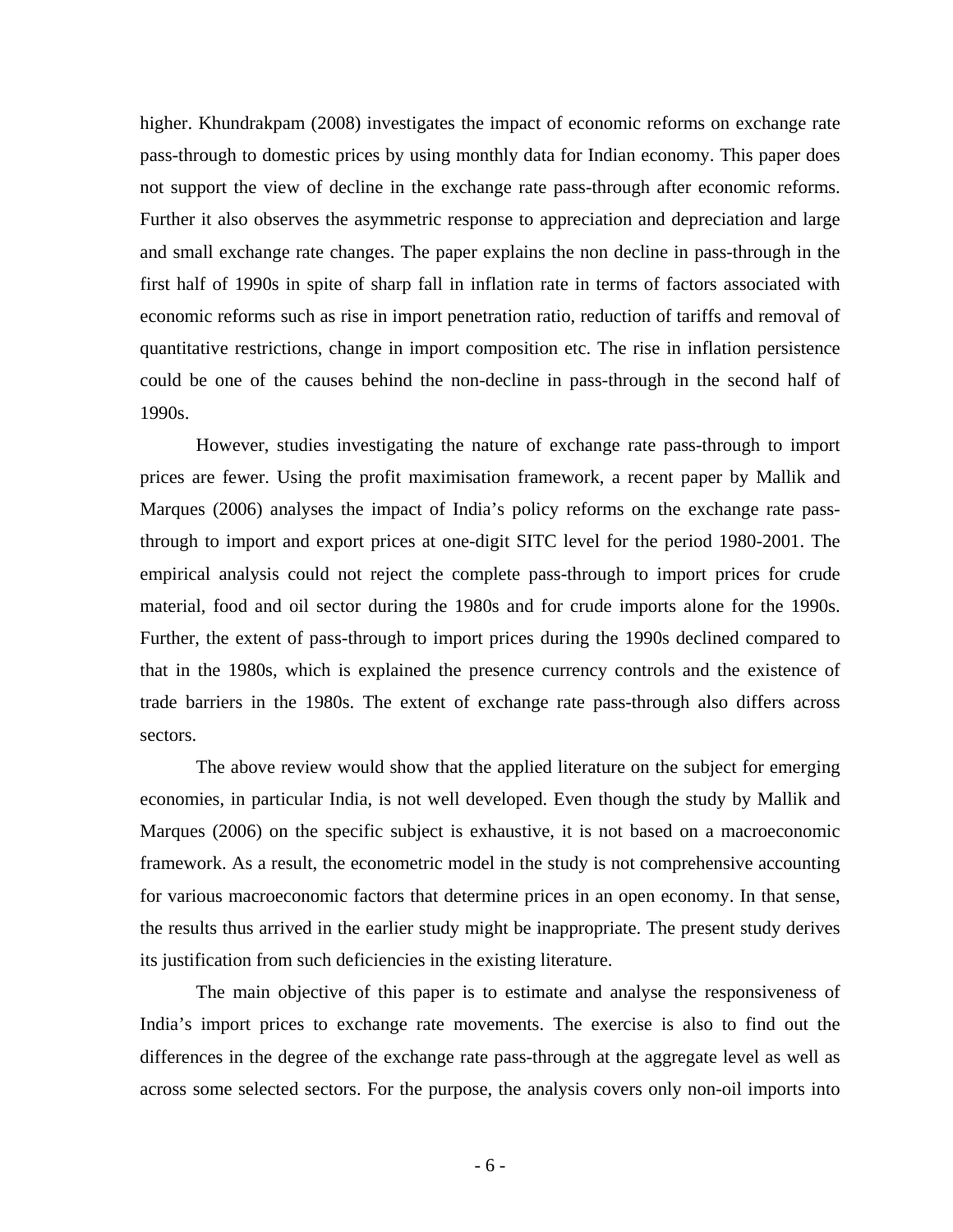India, which account for about 70 per cent of total imports in  $2005{\cdot}06^2$ . In specific, the present study analyses ERPT for imports of disaggregated product group including chemicals, machinery, transport equipments, metal manufactures and food processing. Fuel and mineral oils are excluded from this study as demand for these products are often price inelastic and thus exchange rate movements do not seem to play a major role in determining import prices movements.<sup>3</sup>

The paper is organized as follows. Section 2 provides a descriptive analysis of India's trade, in particular merchandise imports, and some of its macro-economic indicators, which will build up the stylized facts on exchange rate pass-through to import prices in India. Section 3 estimates the extent of exchange rate pass-through to India's import prices across sectors. Finally, Section 4 concludes by putting together the major findings of the study along with their implications for policy.

### **2. India's Trade and Exchange Rate Reforms, Trade Performance and Exchange Rate Movements: Some Facts**

Trade reforms, though in a piecemeal way, were initiated during the  $1980s<sup>4</sup>$ , whereas exchange rate reforms towards a market-determined exchange rate of the rupee started in the early 1990s. This is, however, not to say that there were no exchange rate reforms prior to the 1990s. The major trade policy changes in the post-1991 period included removal of quantitative restrictions and replacement of such restrictions by tariffs, substantial reduction in the tariff rates as also their dispersion and simplification of procedures relating to trade. The WTO in 1995 acted as a catalyst in this process of trade liberalization in India. With trade liberalisation, the level of protection to Indian industry declined significantly. Table 1 shows the decline in weighted average import tariff across various sectors during 1991-92 to 2004-05. At the aggregated level, weighted average customs tariff fell from 81.4 per cent to 17.7 per cent between 1991-92 and 2004-05. The average rate of import duty for the agricultural products declined from 47 per cent in 1991-92 to 28.7 per cent in 2004-05. The

1

<sup>2</sup> The figures are calculated on basis of the data from RBI, *Handbook on Statistics on Indian Economy*, various years.<br><sup>3</sup> This contention matches with the finding of Mallick and Marques (2006), which show that exchange rate pass-

through is in the opposite direction for fuel imports.

<sup>&</sup>lt;sup>4</sup> See Panagariya (2005) and Sinha Roy (2005) for the purpose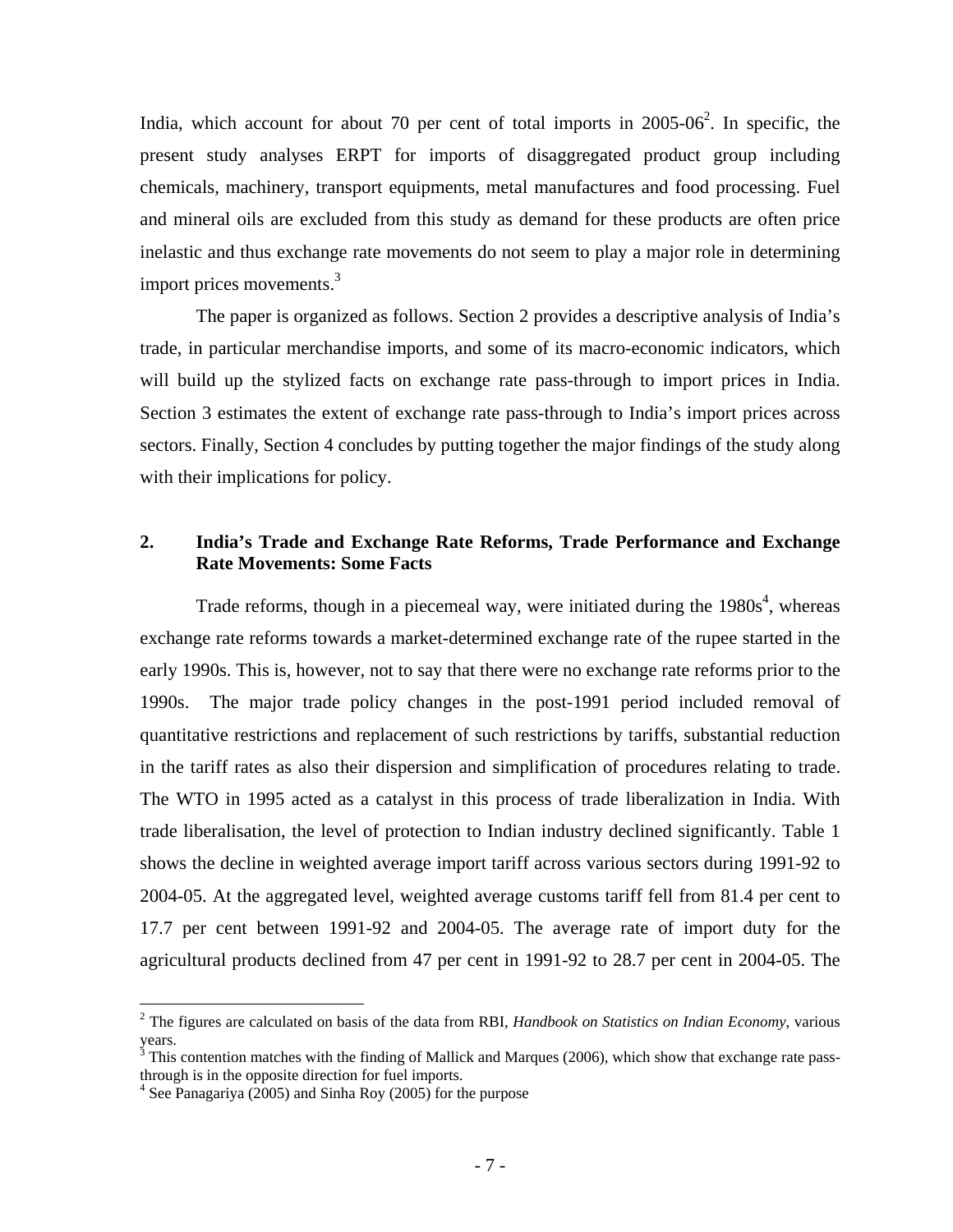decline was the highest for capital goods from 94.8 per cent in 1991-92 to 17.8 per cent in 2004-05. The coefficient of variation for total duty rates however varied since then, despite significant rationalization of import duty structures. A further step towards rationalizing the incentive structure for a neutral trade regime involved the removal or restructuring of large number of tax benefits and exemptions. For instance, cash compensatory support for export promotion was done away with in 1991. Besides these, the policies also aimed to reduce transactions cost in trade through a number of measures bring about procedural simplifications. Trade policy reforms in India, on the whole, aimed at reducing distortions in relative prices, removing anti-export bias, improving competition thereby enhancing international competitiveness.

There has been a spurt in the growth of trade in the post reforms period. From the mid 1980s, India's exports grew at an increasing rate up to  $1990$ .<sup>5</sup> The annual average growth rate of exports during 1990s is about 12.9 per cent, while imports experienced a higher average growth rate of 16.7 per cent during 1991 to 1996. The growth rate of Indian imports was 36.35 per cent in the year 1995-96. Subsequently, in the remainder of the 1990s, the average growth of imports more than halved to 8.0 per cent on account of a relative slowdown in economic activity<sup>6</sup>. After 2000, as evident from Figure 1, exports grew at a faster average rate of about 20 per cent per annum and import growth was even higher. The growth rate of merchandise imports peaked at 39.53 per cent in 2004-05 (see Table 2 as well). With high growth in exports and imports since the mid 1980's, India's share in world trade also increased to more than double. The share of India's imports increased from 0.90 per cent in 1984-85 to 1.45 per cent in 2005-06. The pattern of India's foreign trade, both merchandise exports and imports, has undergone substantial changes during trade reforms in terms of growth and diversification of markets and products.

Accompanying high growth, India's merchandise imports underwent changes in direction and composition. During the reforms period, India's imports are being sourced from a wider range of countries. Data from RBI sources show that the shares of India's traditional trading partners like Germany, Japan, UK and Australia have declined along with the emergence of new import partners from East Asia including China. In recent years, Belgium,

 $\overline{a}$ 

<sup>&</sup>lt;sup>5</sup> Sinha Roy (2005) provides similar evidence. However, the study does not attribute growth in post reforms exports to trade liberalization alone.

<sup>&</sup>lt;sup>6</sup> RBI, Report on Currency and Finance, 2001-02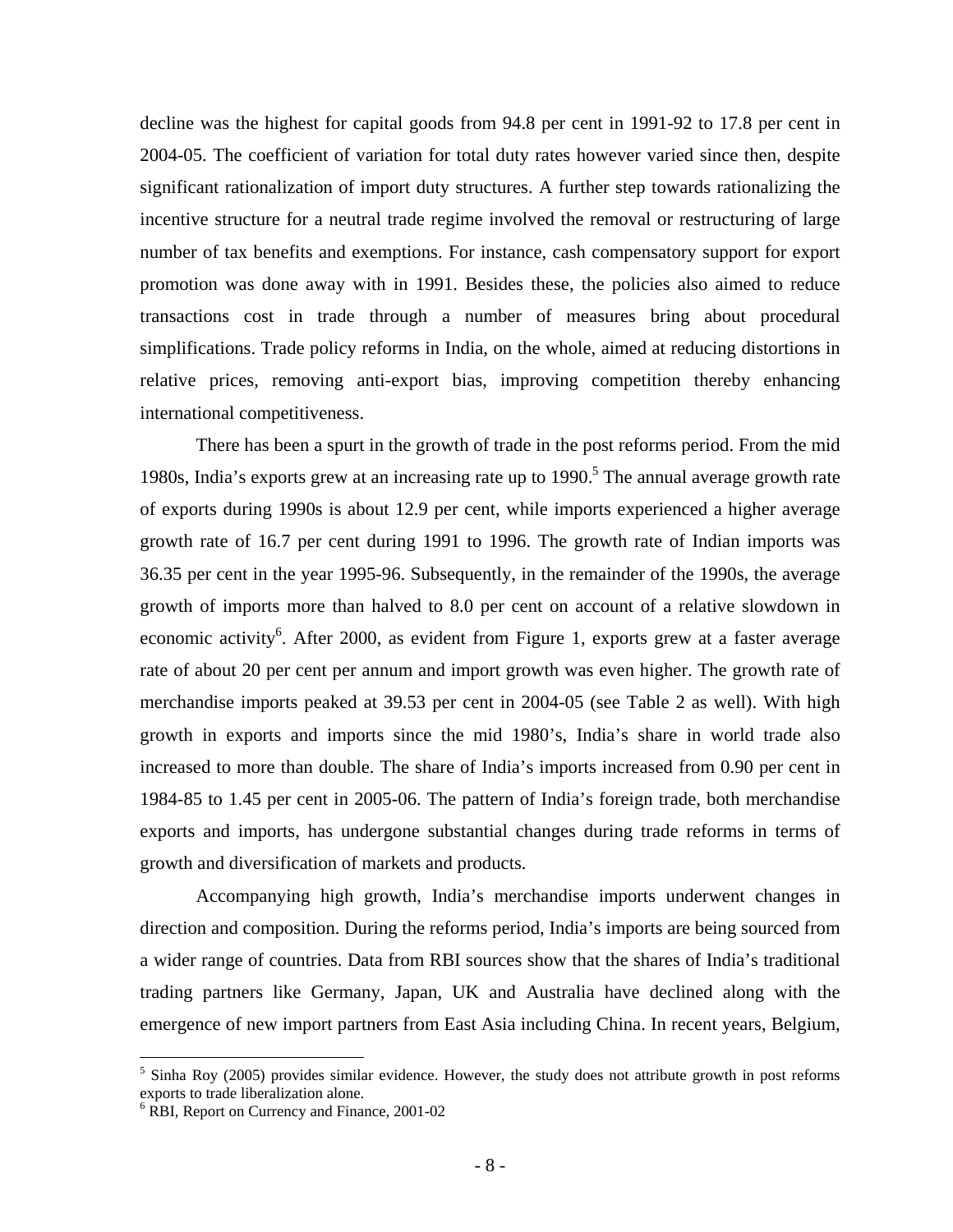| <b>Commodity Group</b>   | 1991<br>$-92$ | 1992<br>$-93$ | 1993<br>$-94$ | 1994<br>$-95$ | 1995<br>$-96$ | 1996<br>$-97$ | 1997<br>$-98$ | 1998<br>$-99$ | 1999<br>$-00$ | 2000<br>$-01$ | 2001<br>$-02$ | 2002<br>$-03$ | 2003<br>$-04$ | 2004<br>$-05$ |
|--------------------------|---------------|---------------|---------------|---------------|---------------|---------------|---------------|---------------|---------------|---------------|---------------|---------------|---------------|---------------|
| Weighted average         |               |               |               |               |               |               |               |               |               |               |               |               |               |               |
| Agriculture              | 47.0          | 22.7          | 19.6          | 16.7          | 16.7          | 24.0          | 22.3          | 17.7          | 20.5          | 25.4          | 21.6          | 27.8          | 27.2          | 28.7          |
| Consumer goods           | 97.8          | 72.4          | 60.5          | 47.8          | 36.1          | 38.6          | 28.9          | 30.1          | 30.5          | 58.2          | 45.1          | 42.9          | 43.5          | 49.6          |
| Intermediate goods       | 69.5          | 54.9          | 39.8          | 30.6          | 34.8          | 33.0          | 30.0          | 22.8          | 26.4          | 31.0          | 31.0          | 27.7          | 24.1          | 19.3          |
| Capital goods            | 94.8          | 75.0          | 50.2          | 37.4          | 29.1          | 27.3          | 21.9          | 20.9          | 24.0          | 23.6          | 23.1          | 20.9          | 20.9          | 17.8          |
| All Commodities          | 81.4          | 54.1          | 40.7          | 37.1          | 32.9          | 30.4          | 26.7          | 22.6          | 24.9          | 26.1          | 25.9          | 22.4          | 21.3          | 17.7          |
| Coefficient of Variation |               |               |               |               |               |               |               |               |               |               |               |               |               |               |
| Agriculture              | 43.5          | 102.0         | 100.0         | 87.5          | 87.7          | 76.6          | 74.4          | 78.5          | 65.1          | 48.0          | 49.3          | 63.0          | 63.6          | 64.1          |
| Consumer goods           | 25.5          | 42.7          | 47.4          | 56.9          | 58.9          | 62.0          | 58.5          | 56.0          | 50.8          | 45.1          | 45.1          | 48.1          | 62.3          | 64.7          |
| Intermediate goods       | 31.8          | 22.3          | 28.6          | 31.6          | 27.9          | 33.9          | 33.0          | 34.1          | 27.1          | 25.7          | 25.9          | 26.5          | 27.3          | 33.3          |
| Capital goods            | 31.4          | 29.8          | 41.4          | 44.2          | 37.3          | 36.2          | 34.1          | 37.1          | 28.6          | 25.4          | 42.8          | 42.4          | 43.8          | 55.5          |
| All Commodities          | <b>32.0</b>   | 36.2          | 42.3          | 47.2          | 46.5          | 49.9          | 48.2          | 47.8          | 40.5          | <b>37.0</b>   | <b>39.6</b>   | 41.5          | 44.1          | 55.4          |

# **Table 1: Average Import Duty Rates in India, 1991-92 to 2004-05**

Source: Mathur and Sachdeva (2005)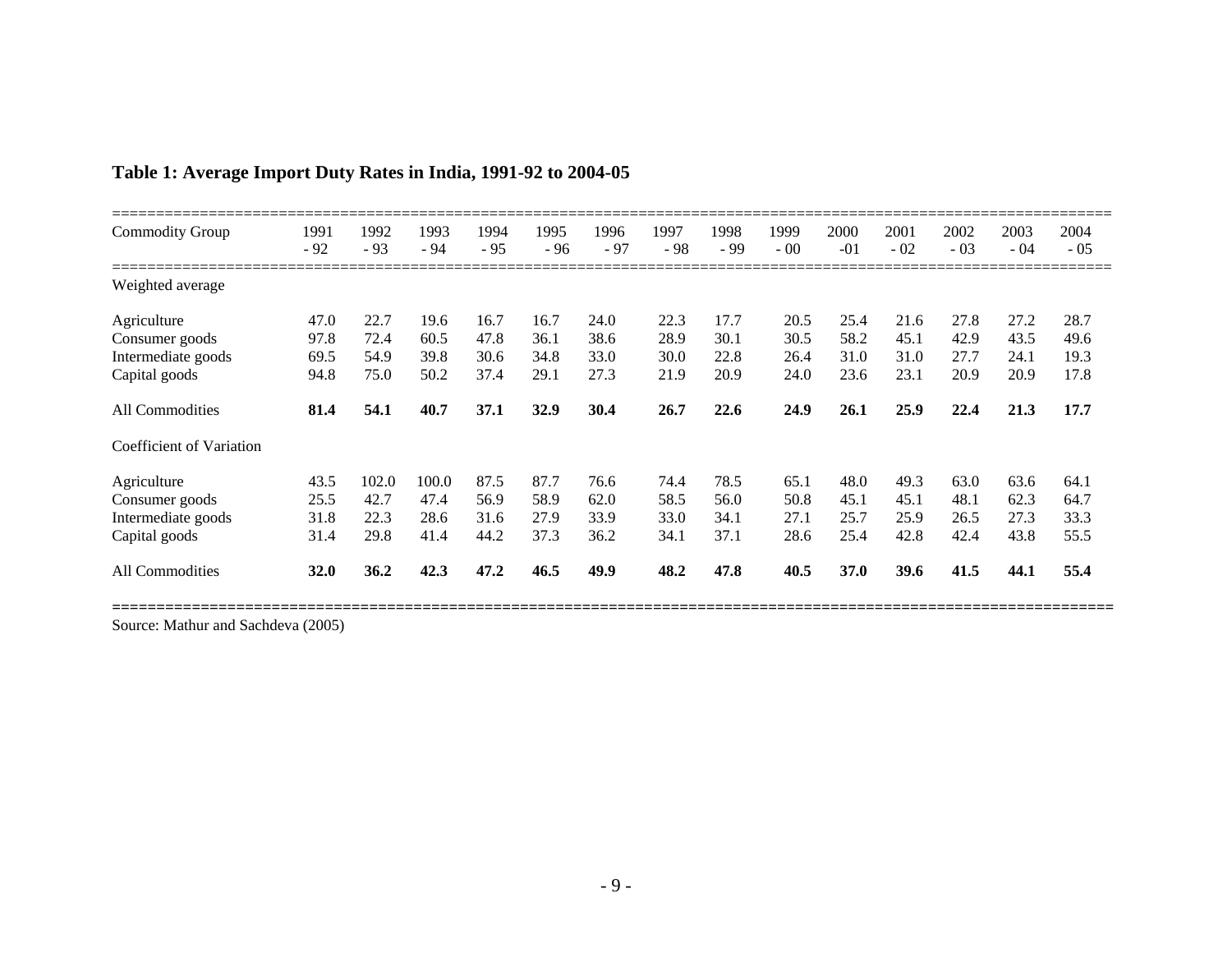



from where India imports raw gems, has emerged as one of the principal sources of imports. The share of India's imports from the OPEC region increased significantly from 16.3 percent in 1990-91 to 25.9 percent in 1999-2000<sup>7</sup>. India's share of imports from developing country increased during the 1990s. Another interesting feature has been the fall in the share of the Commonwealth of Independent States (CIS) countries as sources of India's imports.<sup>8</sup>

 With regards to commodity composition of imports, RBI data show that the share of capital goods in total imports recorded a higher increase compared to that of raw materials. Within capital goods, the rise in the share of imports for machine tools, electrical machinery was more pronounced. Manufacture of metals also grew at a high rate. While overall increase in the imports of industrial raw materials and intermediate goods was less pronounced, certain individual items like textile yarn, fabrics and chemicals recorded sharper increase. On the other hand, imports of petroleum showed wide fluctuations due to the movement of international prices. The imports of manufactured fertilizers also showed an increase during the post reforms period, although the annual average growth rate of its import remained at a lower level.

1

<sup>&</sup>lt;sup>7</sup> RBI, *Report on Currency and Finance*, 2001-02.<br><sup>8</sup> RBI, *Report on Currency and Finance*, 2002.03.

RBI, *Report on Currency and Finance*, 2002-03.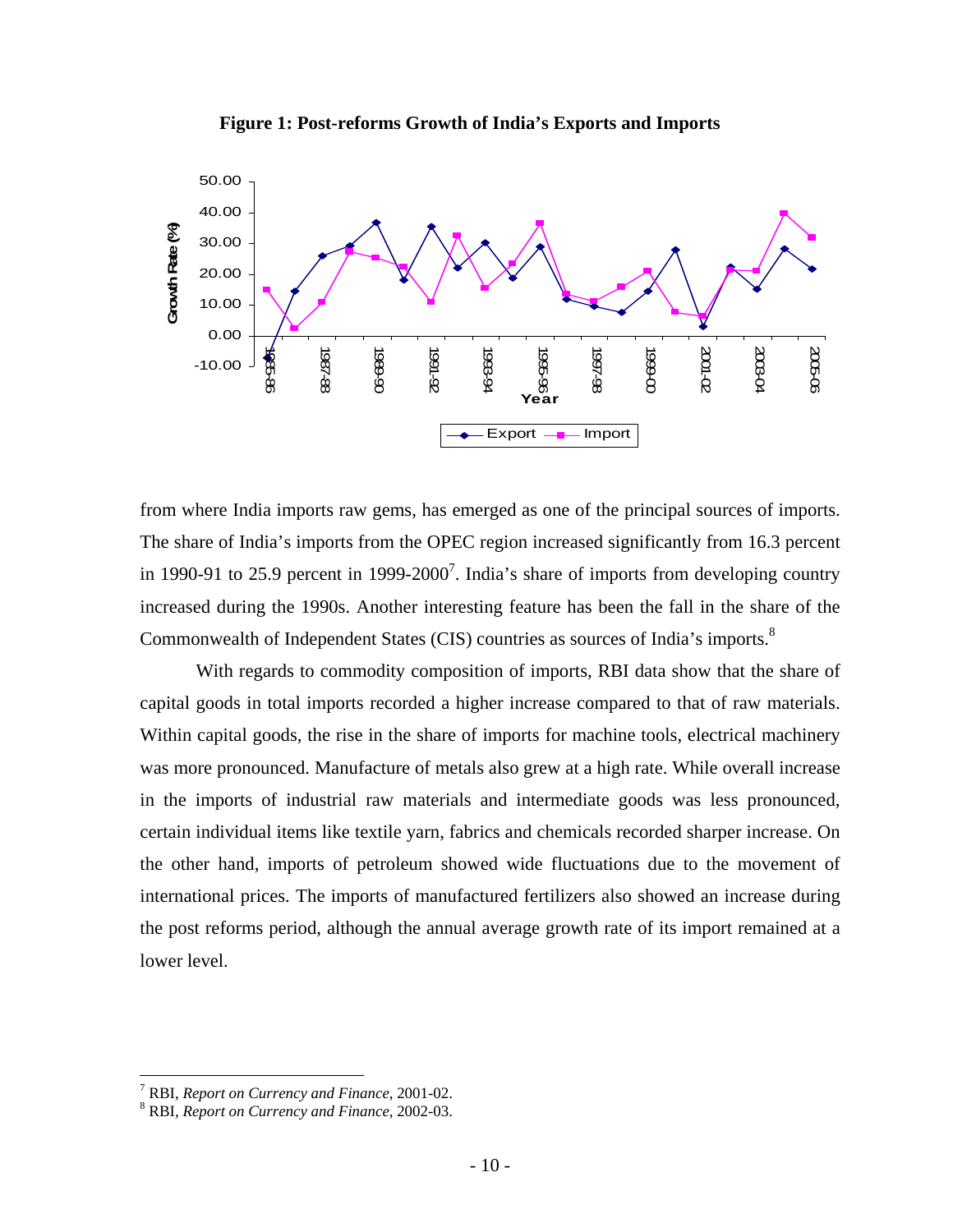| Year    |          | (Rs. Crore) Rate (%) (Rs. Crore) Rate (%) |          | Export Value Export Growth Import Value Import Growth TOI | (%)   | IOR   | Export Share Import Share | in World $(\%)$ in World $(\%)$ |
|---------|----------|-------------------------------------------|----------|-----------------------------------------------------------|-------|-------|---------------------------|---------------------------------|
| 1984-85 | 11743.7  | $\sim$ $\sim$ $\sim$                      | 17134.2  | $\sim$ $\sim$ $\sim$                                      | 12.68 | 0.075 | 0.53                      | 0.90                            |
| 1985-86 | 10894.6  | $-7.23$                                   | 19657.7  | 14.73                                                     | 12.01 | 0.077 | 0.53                      | 0.81                            |
| 1986-87 | 12452.0  | 14.30                                     | 20095.8  | 02.23                                                     | 11.47 | 0.071 | 0.56                      | 0.75                            |
| 1987-88 | 15673.7  | 25.87                                     | 22243.7  | 10.69                                                     | 11.79 | 0.069 | 0.56                      | 0.74                            |
| 1988-89 | 20231.5  | 29.08                                     | 28235.2  | 26.94                                                     | 12.63 | 0.074 | 0.61                      | 0.74                            |
| 1989-90 | 27658.4  | 36.71                                     | 35328.4  | 25.12                                                     | 14.25 | 0.080 | 0.56                      | 0.72                            |
| 1990-91 | 32557.6  | 17.71                                     | 43192.9  | 22.26                                                     | 14.71 | 0.084 | 0.55                      | 0.58                            |
| 1991-92 | 44041.8  | 35.27                                     | 47850.8  | 10.78                                                     | 15.47 | 0.081 | 0.58                      | 0.66                            |
| 1992-93 | 53688.3  | 21.90                                     | 63374.5  | 32.44                                                     | 17.18 | 0.093 | 0.63                      | 0.64                            |
| 1993-94 | 69751.4  | 29.92                                     | 73101.0  | 15.35                                                     | 18.03 | 0.092 | 0.65                      | 0.69                            |
| 1994-95 | 82674.1  | 18.53                                     | 89970.7  | 23.08                                                     | 18.66 | 0.097 | 0.66                      | 0.74                            |
| 1995-96 | 106353.3 | 28.64                                     | 122678.1 | 36.35                                                     | 21.14 | 0.113 | 0.65                      | 0.74                            |
| 1996-97 | 118817.1 | 11.72                                     | 138919.7 | 13.24                                                     | 20.44 | 0.110 | 0.65                      | 0.71                            |
| 1997-98 | 130100.6 | 09.50                                     | 154176.3 | 10.98                                                     | 20.28 | 0.110 | 0.63                      | 0.71                            |
| 1998-99 | 139753.1 | 07.42                                     | 178331.9 | 15.67                                                     | 19.68 | 0.110 | 0.67                      | 0.81                            |
| 1999-00 | 159561.4 | 14.17                                     | 215236.5 | 20.69                                                     | 20.98 | 0.120 | 0.73                      | 0.74                            |
| 2000-01 | 203571.0 | 27.58                                     | 230872.8 | 07.26                                                     | 22.56 | 0.120 | 0.74                      | 0.77                            |
| 2001-02 | 209018.0 | 02.68                                     | 245199.7 | 06.21                                                     | 21.63 | 0.117 | 0.84                      | 0.90                            |
| 2002-03 | 255137.3 | 22.06                                     | 297205.9 | 21.21                                                     | 24.38 | 0.131 | 0.87                      | 0.95                            |
| 2003-04 | 293366.8 | 14.98                                     | 359107.7 | 20.83                                                     | 25.59 | 0.141 | 0.91                      | 1.08                            |
| 2004-05 | 375339.5 | 27.94                                     | 501064.5 | 39.53                                                     | 30.69 | 0.175 | 1.03                      | 1.34                            |
| 2005-06 | 456417.9 | 21.60                                     | 660408.9 | 31.80                                                     | 34.35 | 0.203 | 1.10                      | 1.45                            |
| Average |          | 19.54                                     |          | 19.40                                                     |       |       | 0.69                      | 0.83                            |

**Table 2: India's Foreign Trade Performance, 1984-85 – 2005-06** 

Note: Trade Openness Index (TOI) is calculated as a percentage of India's trade volumes on its GDP at current prices. Import Orientation Ratio (IOR) is the ratio of India's import and it's GDP. Shares are the percentage figures of India's exports and imports relative to the world's exports and imports. Source: The export and import values are collected from the RBI, *Handbook of Statistics on Indian Economy,* various years.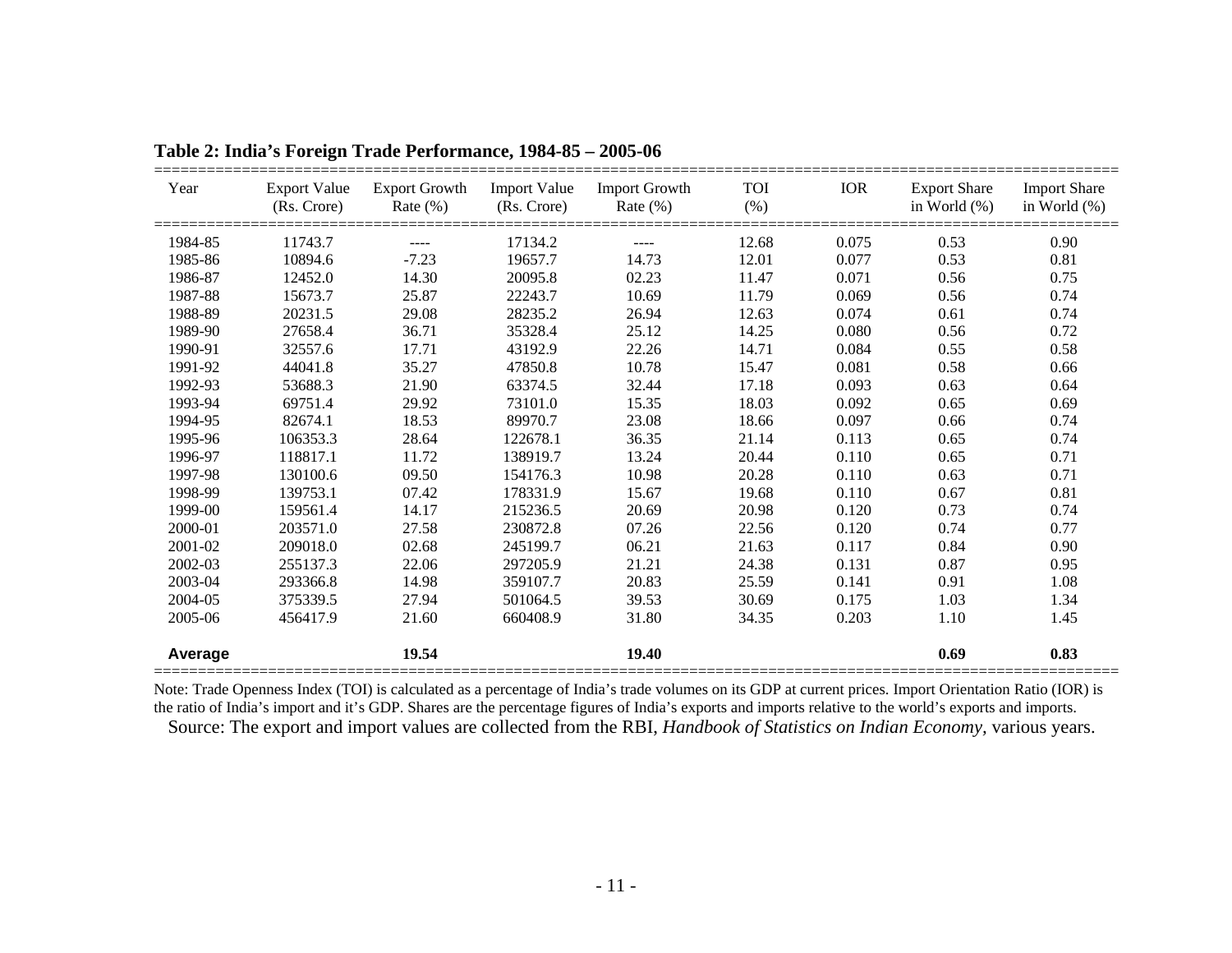### **2.1 Exchange Rate: Policy Changes and Movements**

In 1991, following India's balance of payment crisis, a series of currency reform measures was undertaken in addition to other structural reform measures. A transition to a market determined exchange rate regime was felt necessary to deal effectively with different sectors to initial reform measures. Reserve Bank of India (RBI) undertook a sharp downward adjustment of the exchange rate of about 18 per cent in two stages on July 1 and July 3, 1991. This set the stage for more fundamental changes in the exchange rate regime as recommended by the High Level Committee on Balance of Payments (GOI, 1991). This adjustment was followed by the introduction of the Liberalized Exchange Rate Management System (LERMS) in March 1992 and the adoption of, for the first time, a dual exchange rate system in India. This dual exchange rate system implied a depreciation of about 11 percent for transactions routed through market. However, the dual exchange rate imposed an implicit tax on export proceeds and remittances, which hindered supplies of foreign exchange in the foreign exchange market. Consequently, downward pressures had been building up and a regime change was overdue. Subsequently, in March 1993, the dual exchange rate system gave way to a unified exchange rate system, which along with removal of exchange restriction on imports through the abolition of foreign exchange budgeting are the initial steps towards current account convertibility. The final step towards current account convertibility was taken in August 1994 by further liberalization of invisible transactions and exchange control regulations upto a specified limit.

Since then, the exchange value of the Indian rupee is determined through demand for and supply of foreign exchange in the market and is not administered. However, the Reserve Bank of India continued to actively intervene trading in the foreign exchange market with an aim of "containing volatility" and thus influencing the currency value. The rupee exhibited a reasonable stability upto mid-1997, when the Indian rupee experienced a mild attack of contagion emanating from East Asian currency crisis. During 1998, exchange rate management of the RBI continued its focus on smoothing excessive volatility in the exchange rate and maintaining orderly market condition. The rupee has marginally appreciated against the US \$ after 2002-03.

Despite reforms in the currency system, Calvo and Reinhart (2000) suggest that the de facto currency regime in India has not changed during the period 1979 – 1999. This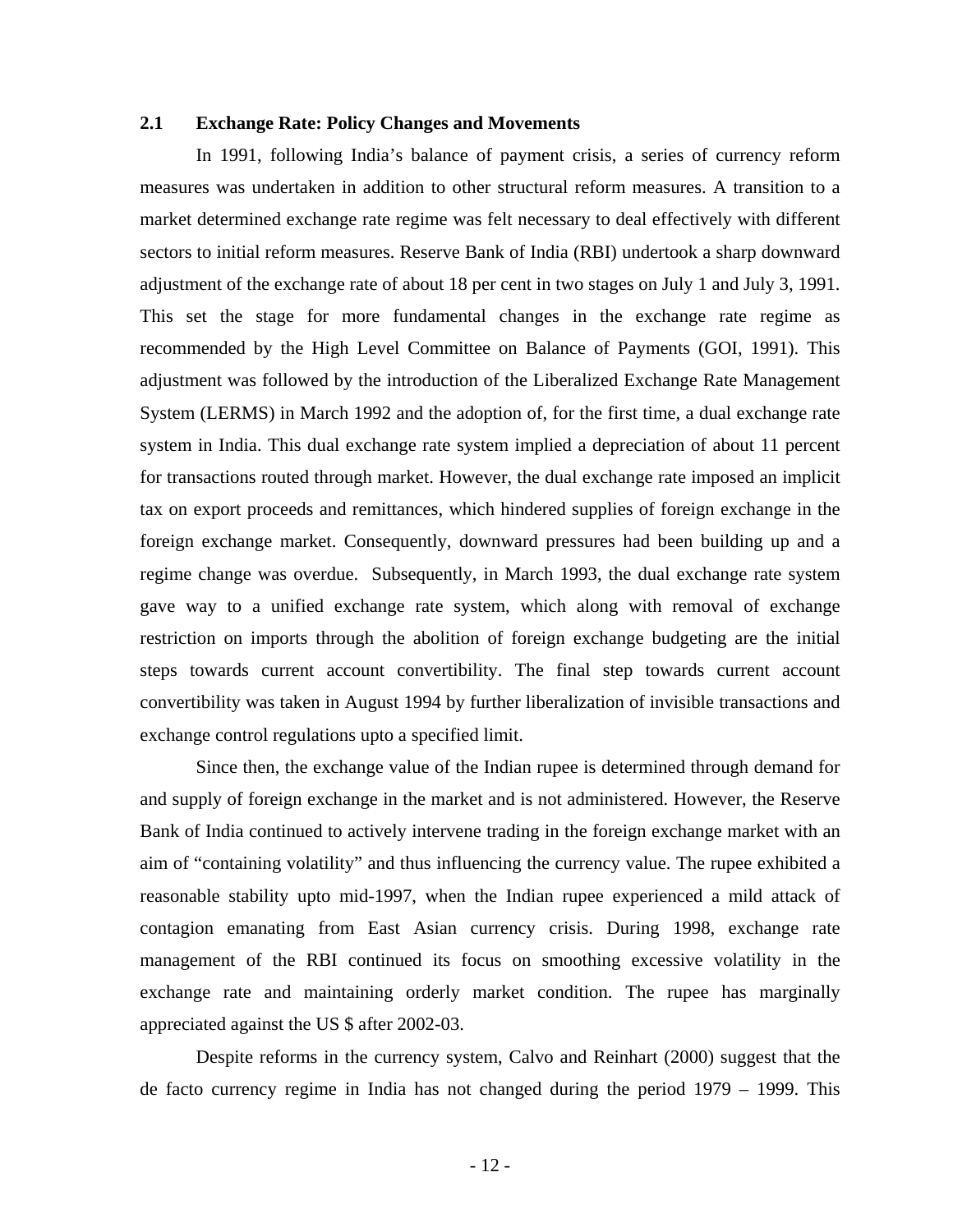evidence also supported by Patnaik (2003) with the same result. The broad finding of this paper is that in the period following the Asian crisis, the rupee appears to be de facto peg to the US dollar. The regime is classified as a de facto peg as volatility of rupee against US dollar was very low owing to the trading by the central bank. Liberalisation of capital account and current account forces Indian economy to implement pegged exchange rate. The Indian exchange rate regime can best be stated as an intermediate between freely floating and managed regimes.



**Figure 2: Trends in Rupee-US \$ Annual Exchange Rate** 

 Following depreciation in the rupee currency value after the mid-1980s, as Table 3 shows, both nominal and real effective exchange rates depreciated from mid-1980s to early 1990s.<sup>9</sup> The rate of depreciation was very high during the early 1990s due to the devaluation of rupee. However, the nominal effective exchange rate appreciated during 1993-94 and thereafter again in 1997-98 $^{10}$ . Between 2000-01 and 2002-03, the NEER appreciated in most years. The large devaluation of Indian rupee during 1991 is also reflected in the behaviour of REER. The depreciation of REER continued till 1992-93. The real rupee however appreciated at 7.9 per cent and 7.2 per cent in 1993-94 and 1994-95 respectively. While NEER depreciated during 1994-95, both NEER and REER depreciated in 1995-96. Similar movements are observed in 1998-99 and 1999-00. Thereafter the REER continued its

<sup>&</sup>lt;sup>9</sup> RBI (2005) shows that a rise (fall) in NEER and REER shows appreciation (depreciation) of Indian rupee.

 $10$  Sinha Roy (2005) also arrives at similar findings.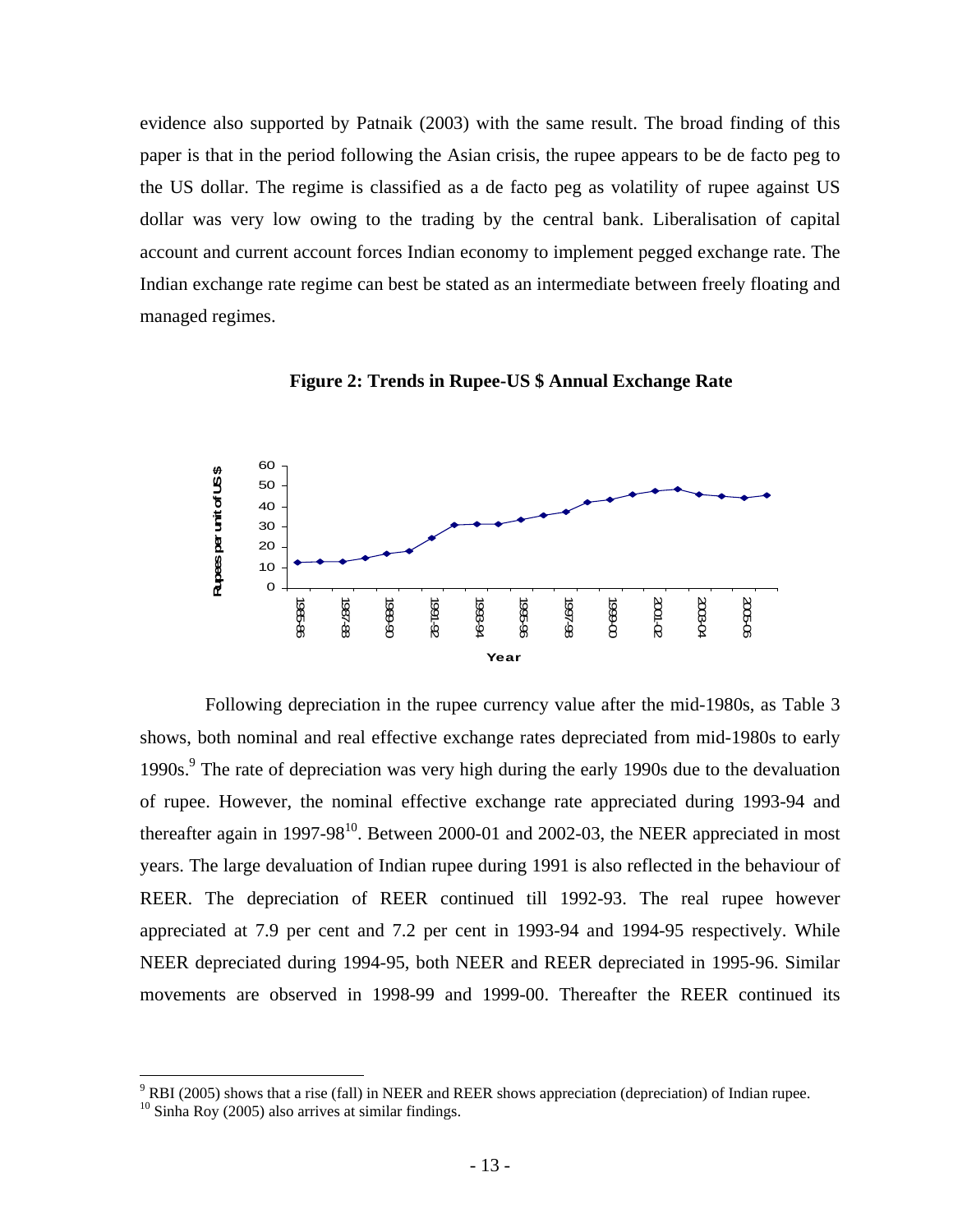appreciation up till 2005-06. On an average, NEER and REER depreciated during the entire period, with a higher depreciation rate for NEER than REER.

| Year    | <b>NEER</b> | <b>REER</b> |
|---------|-------------|-------------|
| 1985-86 | $-2.93$     | $-2.57$     |
| 1986-87 | $-12.84$    | $-8.17$     |
| 1987-88 | $-5.46$     | $-5.41$     |
| 1988-89 | $-6.89$     | $-5.80$     |
| 1989-90 | $-4.51$     | $-2.45$     |
| 1990-91 | $-6.87$     | $-3.65$     |
| 1991-92 | $-21.86$    | $-15.06$    |
| 1992-93 | $-17.23$    | $-11.09$    |
| 1993-94 | 2.83        | 7.90        |
| 1994-95 | $-2.95$     | 7.23        |
| 1995-96 | $-8.39$     | $-3.66$     |
| 1996-97 | $-1.91$     | 0.30        |
| 1997-98 | 2.67        | 5.03        |
| 1998-99 | $-9.17$     | $-5.34$     |
| 1999-00 | $-2.42$     | $-0.24$     |
| 2000-01 | 0.17        | 5.12        |
| 2001-02 | 0.65        | 2.86        |
| 2002-03 | 3.64        | 6.33        |
| 2003-04 | $-2.16$     | 1.90        |
| 2004-05 | 0.20        | 0.53        |
| 2005-06 | 2.90        | 2.26        |
| Average | $-4.41$     | $-1.14$     |

**Table 3: Annual Percentage Change in India's NEER and REER** 

Source: RBI, *Handbook of Statistics on Indian Economy*, various years.

### **2.3. Movements in India's Import Prices**

In general, the 1990s decade is described as the era of price stability all over the world. The opening up of Indian economy during the 1990s, along with high order of depreciation, increased uncertainties on account of fluctuations in the global economy and added to pressures on prices to rise. During this period, import prices of most product groups show upward tendencies (see Figure 3). The unit value index for 'Beverages and Tobacco' was the highest among all the non-oil imports. For all other non-oil imports, unit value index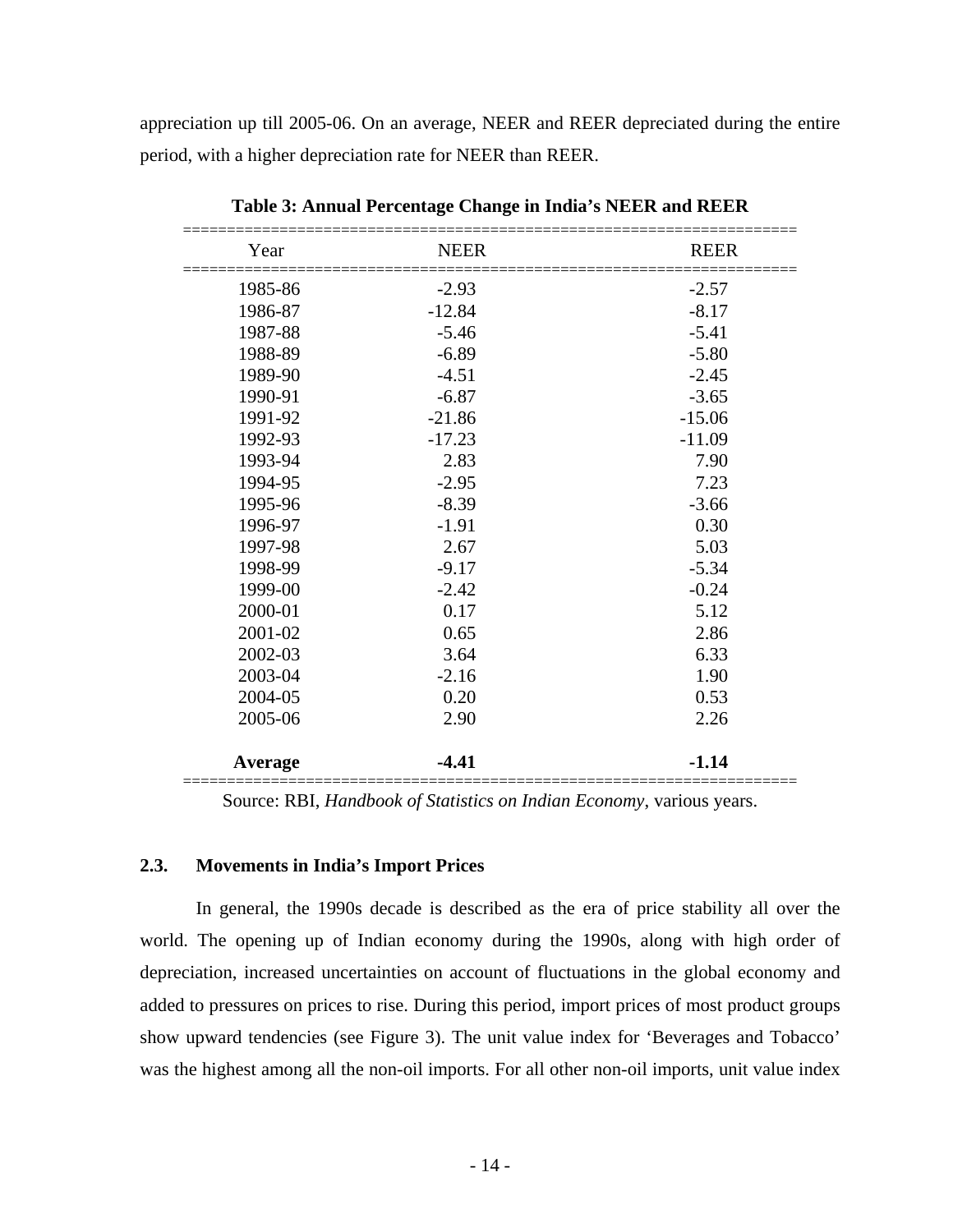shows an upward trend, through within a narrow band. There are however some fluctuations are there during the nineties, with sharpest fluctuations for 'beverages and tobacco'.



**Figure 3: Movements of unit values of Indian imports** 

Growth rates for import prices across sectors are shown in Table 4. During the 1990s, average growth rates of import prices for most products are positive. Average growth rate of import prices is highest for animal and vegetable oils at 15.82 per cent followed by that of food and food products at 12.88 per cent after the reforms period. The average growth rates are moderate for crude materials, chemical & chemical products and manufactured goods. The average growth rate is the lowest for machinery at 5.25 per cent. However, there are fluctuations in prices over the years. Prices of major imports fell during 1996-97. The exceptions are beverages and machinery imports. During 2001-02, import prices for major sectors excepting animal and vegetable oils and fats, chemicals, and some miscellaneous manufactures show a downturn. Growth in import prices revived and most products show high positive growth of import prices in 2005-06.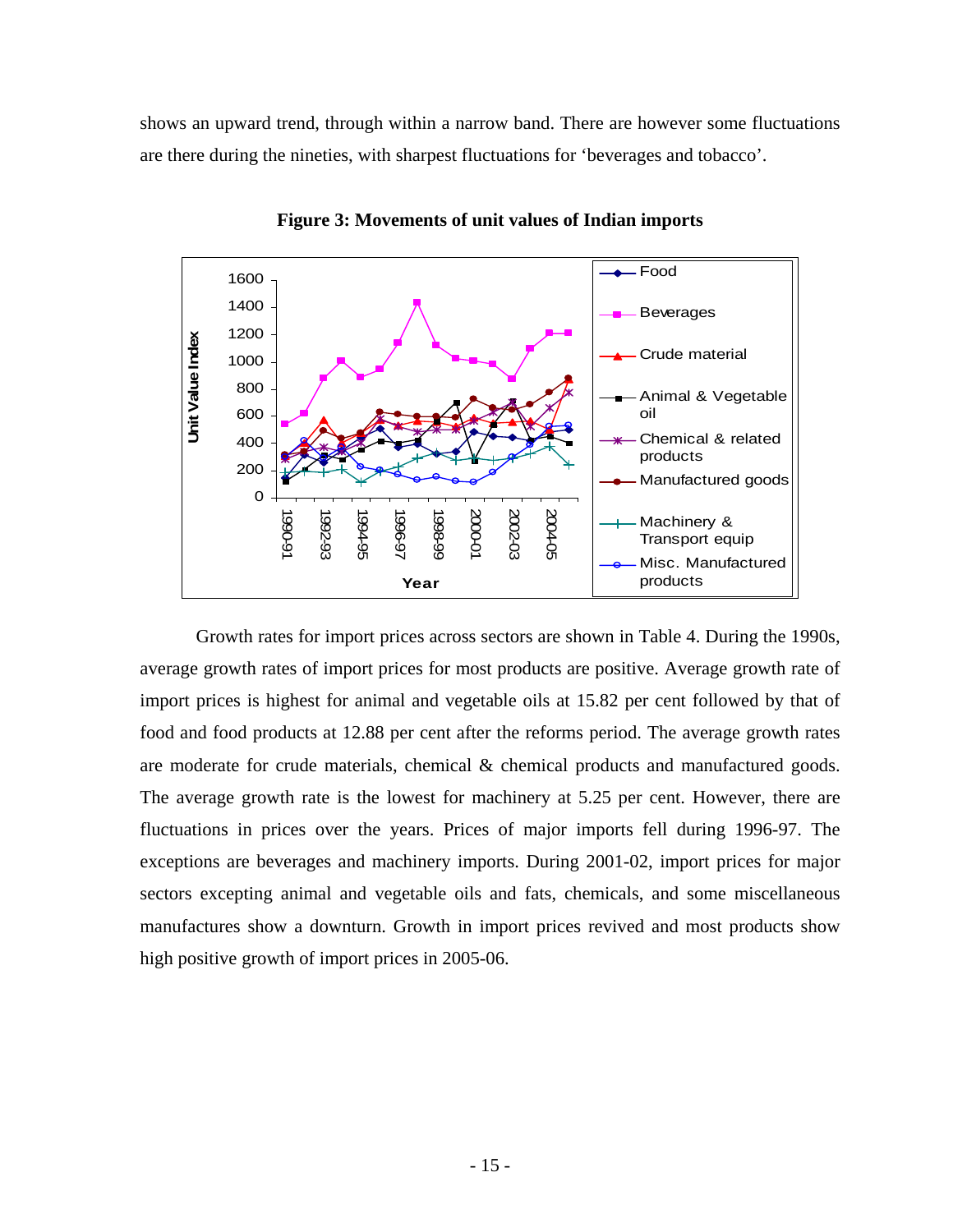| Year    | Food and Food<br>Products | <b>Beverages</b><br>& Tobacco | Crude<br>Material | Animals $\&$<br>Veg. oil | Chemical | Manufactured<br>Good | Machinery | Misc.<br>Manufacture |
|---------|---------------------------|-------------------------------|-------------------|--------------------------|----------|----------------------|-----------|----------------------|
| 1991-92 | 119.86                    | 15.67                         | 31.49             | 76.03                    | 21.79    | 8.36                 | 3.19      | 42.86                |
| 1992-93 | $-15.81$                  | 41.61                         | 40.99             | 47.89                    | 8.21     | 45.10                | $-6.70$   | $-30.48$             |
| 1993-94 | 31.42                     | 14.12                         | $-29.60$          | $-9.84$                  | $-8.67$  | $-11.66$             | 17.68     | 26.03                |
| 1994-95 | 30.03                     | $-11.68$                      | 18.91             | 23.94                    | 20.47    | 9.26                 | -46.95    | $-39.13$             |
| 1995-96 | 13.23                     | 6.10                          | 19.25             | 18.18                    | 42.61    | 32.63                | 69.03     | $-10.27$             |
| 1996-97 | $-26.53$                  | 20.45                         | $-6.67$           | $-3.61$                  | $-9.84$  | $-2.24$              | 18.32     | $-15.42$             |
| 1997-98 | 5.39                      | 26.70                         | 5.26              | 5.99                     | $-7.28$  | $-2.78$              | 29.65     | $-25.29$             |
| 1998-99 | $-18.41$                  | $-21.77$                      | $-1.43$           | 32.24                    | 2.89     | 0.17                 | 13.65     | 19.69                |
| 1999-00 | 5.96                      | $-8.56$                       | $-5.43$           | 24.38                    | 0.60     | $-1.34$              | $-17.12$  | $-18.42$             |
| 2000-01 | 42.90                     | $-1.76$                       | 12.64             | $-60.52$                 | 11.78    | 23.64                | 4.71      | $-10.48$             |
| 2001-02 | $-6.21$                   | $-2.98$                       | $-6.80$           | 94.20                    | 12.14    | $-9.22$              | $-5.88$   | 64.86                |
| 2002-03 | $-2.65$                   | $-11.36$                      | 0.55              | 33.40                    | 11.94    | $-2.42$              | 5.88      | 61.75                |
| 2003-04 | $-4.31$                   | 26.44                         | 1.81              | $-40.42$                 | $-25.89$ | 5.90                 | 10.76     | 31.42                |
| 2004-05 | 13.74                     | 10.05                         | $-11.41$          | 5.63                     | 26.87    | 13.64                | 18.50     | 33.42                |
| 2005-06 | 4.58                      | 0.17                          | 75.05             | $-10.22$                 | 16.34    | 12.90                | $-35.98$  | 2.12                 |
| Average | 12.88                     | 6.88                          | 9.64              | 15.82                    | 8.26     | 8.13                 | 5.25      | 8.84                 |

## **Table 4: Growth of Import Prices across Sectors for India**

Note: Values are from RBI, *Handbook of Statistics on Indian Economy*, various years.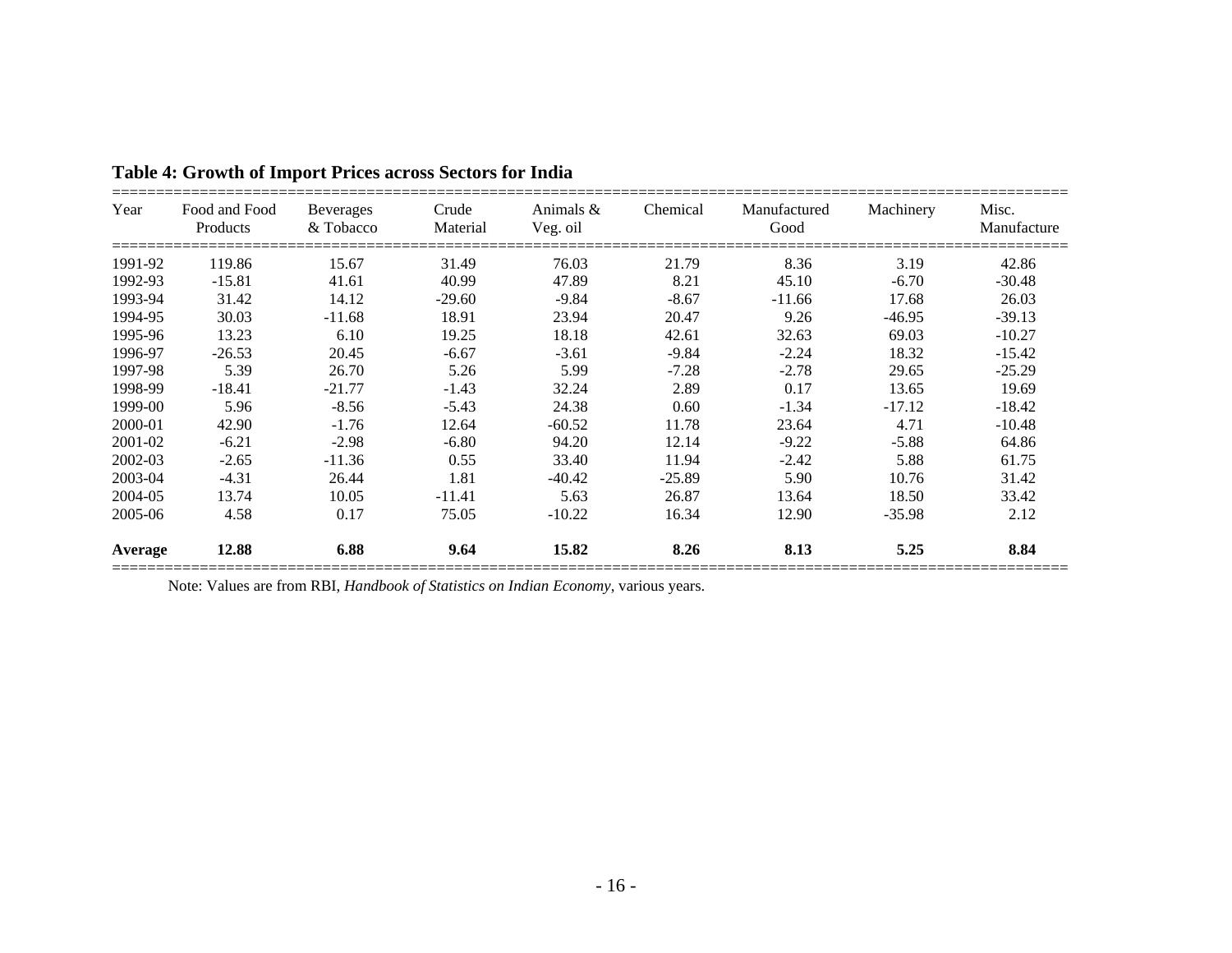Having shown the movements in exchange rate and import price behavior during reforms, it is pertinent to show whether the two variables have moved synchronously. The movements in NEER reveal depreciation of Indian rupee at the beginning of 1990s. As a result of this depreciation, import prices show an upward movement. Figure 4, shows that in most years the two series have moved in opposite directions. This evidence indicates that when the rupee currency depreciated, there is an increase in the price of imports. On the other hand, an appreciation in exchange rate and a decline in import price are simultaneous. This observation would tend to show synchronous movements in NEER and import prices, which call for a detailed econometric analysis.



**Figure 4: Growth of import price and NEER** 

### **3. Empirical Estimation**

This section provides an econometric estimate of exchange rate pass-through to import prices in India. This estimation assumes importance in the context of the observation made in the earlier section that India's import prices moved in conjunction with exchange rate. To recapitulate, import prices in domestic currency moved upward during years of depreciation, and in years of appreciation import prices fell. It can thus be hypothesized that changes in exchange rate are passed pass-through into import prices, but the extent to which the import prices have responded need to be estimated.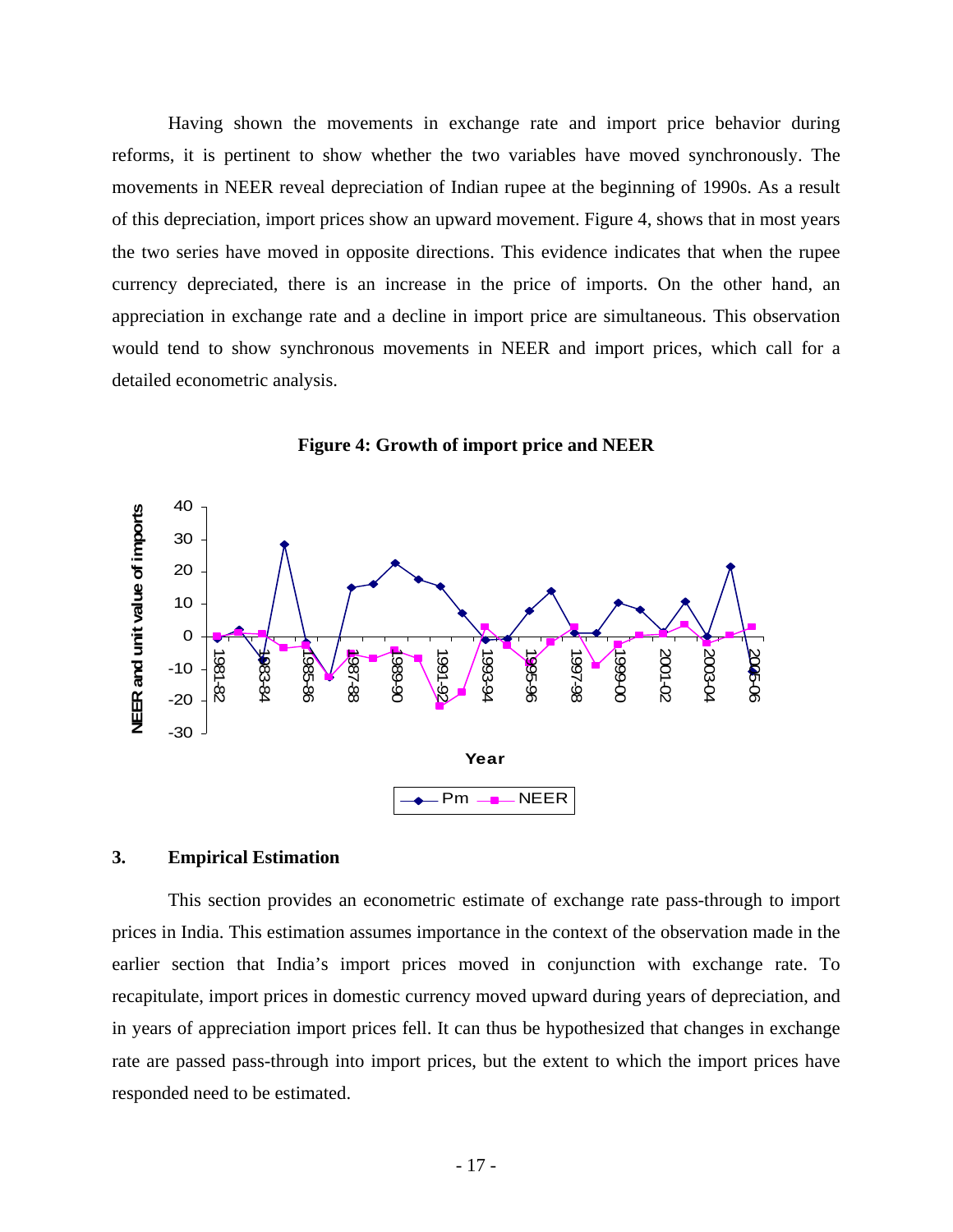To estimate the exchange rate pass-through to prices in general and to trade prices in particular, economists use various models and methodologies. In general earlier studies apply single side regression equation to estimate exchange rate pass-through to trade prices for various economies. There are very little findings for the Indian economy. For instance, Mallick and Marques (2006) applies panel techniques to find out the exchange rate pass-through to import prices in local currency terms. The study uses only the Re/US \$ exchange rate as an explanatory variable for this purpose. The equation used is as below:

$$
d \ln P_{it}^m = \alpha_i + \beta_i d \ln e_t + \varepsilon_{it}
$$
 (1)

where  $d \ln P_i^m$  is the change in log of import prices in domestic currency, and  $d \ln e_i$  is the variation in the log of rupee/US\$ exchange rate. The coefficient  $\beta$  represents the extent of exchange rate pass-through to import prices. Earlier models are themselves robust; their approach is different from that in the present study. As a result, some of these models are not fully specified for estimation. Moreover, data limitations in the Indian case restrict the use of any time series method for estimation purpose. Hence, in this case, there is a need for an alternate model of estimation.

### **3.1. The Model**

In this study the econometric model is based on a simultaneous equation imperfect substitutes model as in Goldstein and Khan (1985). In the model, the quantity of import demand depends on the price of imports in domestic currency and price of domestic substitute commodities. The domestic demand for imports can also be an important factor influencing import demand. Another influencing factor is the trade openness of the economy. Therefore the import demand function can be specified as:

$$
M^d = f(EP_m^*, P_s, GDP, TOI)
$$
 (2)

where  $M^d$  is the quantity demanded for imports,  $E$  is the exchange rate of foreign currency in terms of domestic currency,  $P_m^*$  is the price of imports in foreign currency,  $P_s$  is the price of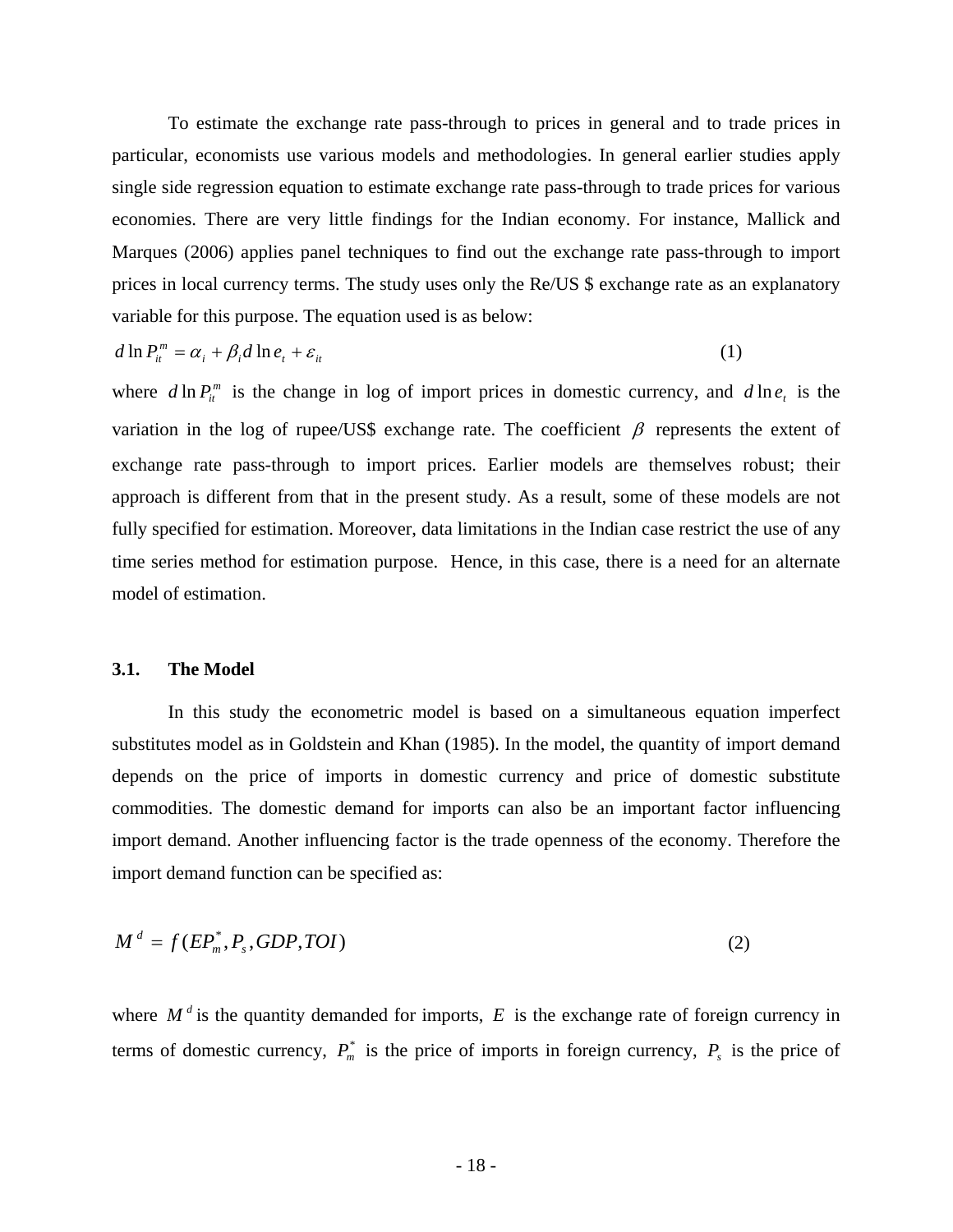domestic substitute commodities in terms of domestic currency, GDP is the real gross domestic product of the economy, and *TOI* is the trade openness index of the economy.

Equation (2) can also be written in log linear form, as suggested by Khan and Ross (1977) and Salas (1982), in the following way:

$$
\ln M^d = \alpha_0 + \alpha_1 \ln E + \alpha_2 \ln P_m^* + \alpha_3 \ln P_s + \alpha_4 \ln GDP + \alpha_5 \ln TOI + \varepsilon_1
$$
 (3)  
with  $\alpha_1, \alpha_2 < 0$  and  $\alpha_3, \alpha_4, \alpha_5 > 0$ .

On the other hand, even if Indian imports account for a very small share of the world trade, the supply side of the imports cannot be assumed away based on infinite elastic assumption. Assuming law of one price not to hold, supply of imports depends on the price of imported commodities in exporters' currency as well as exporters' domestic price. The import supply equation can be specified as:

$$
M^s = g\left(P_m^*, P^*\right) \tag{4}
$$

where  $P^*$  is exporters' domestic price,  $P_m^*$  is the price of the importable in source country currency. It is thus obvious that producers' currency pricing is assumed here. This is not necessary due to stability in producers' currency, but it may be optimal to do so. Moreover, India is not a major importer of most of these products. In log linear form the equation can be written as:

$$
\ln M^s = \beta_0 + \beta_1 \ln P_m^* + \beta_2 \ln P^* + \varepsilon_2
$$
  
with  $\beta_1 > 0$  and  $\beta_2 < 0$ . (5)

In equilibrium, demand for and supply of imports are equal. From the equilibrium condition:

$$
M^d = M^s = M \text{ (say)}
$$
 (6)

the following equation can be derived.

$$
\ln P_m^* = \delta_0 + \delta_1 \ln E + \delta_2 \ln P^* + \delta_3 \ln P_s + \delta_4 \ln GDP + \delta_5 \ln TOI + \nu \tag{7}
$$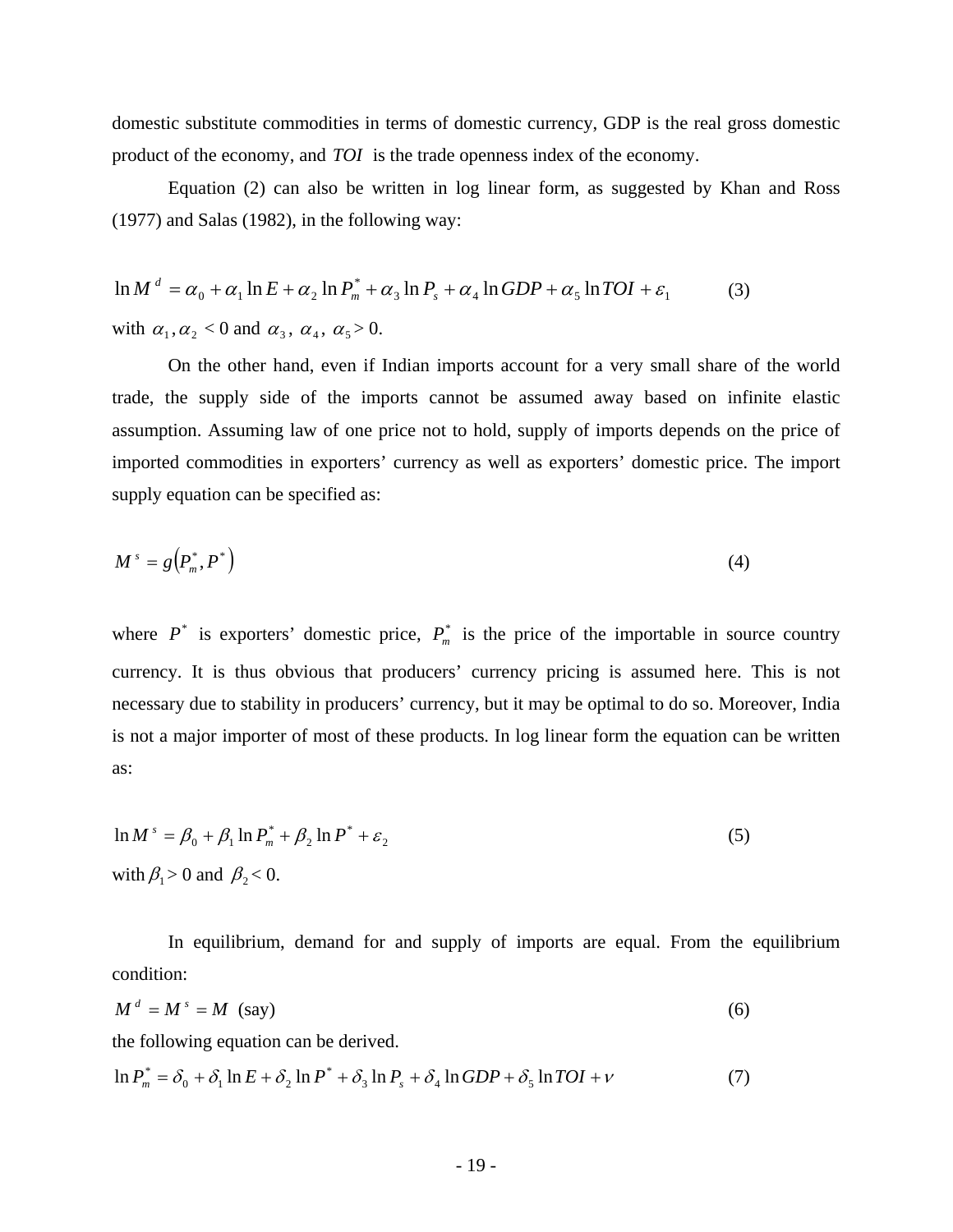where 
$$
\delta_0 = \left(\frac{\beta_0 - \alpha_0}{\alpha_2 - \beta_1}\right)
$$
,  $\delta_1 = -\left(\frac{\alpha_1}{\alpha_2 - \beta_1}\right)$ ,  $\delta_2 = \left(\frac{\beta_2}{\alpha_2 - \beta_1}\right)$ ,  $\delta_3 = -\left(\frac{\alpha_3}{\alpha_2 - \beta_1}\right)$ ,  
 $\delta_4 = -\left(\frac{\alpha_4}{\alpha_2 - \beta_1}\right)$ ,  $\delta_5 = -\left(\frac{\alpha_5}{\alpha_2 - \beta_1}\right)$  and  $\nu = (\varepsilon_2 - \varepsilon_1)$ .

The coefficient  $\delta_1$  provides us the degree of pass-through to import prices expressed in foreign currency. The sign of this coefficient is expected to be negative. This can also be referred to as the elasticity of import prices in terms of foreign currency with respect to exchange rate.

Now for estimation purpose equation (7) can be rewritten for  $i<sup>th</sup>$  sector in  $t<sup>th</sup>$  time period as follows:

$$
\ln P_{m_{it}}^* = \delta_0 + \delta_1 \ln E_t + \delta_2 \ln P_{it}^* + \delta_3 \ln P_{sit} + \delta_4 \ln GDP_{it} + \delta_5 \ln TOI_{it} + v_{it}
$$
\n(8)  
\nwith  $\delta_1 < 0$ ,  $\delta_2 < 0$ ,  $\delta_3 > 0$ ,  $\delta_4 > 0$ , and  $\delta_5 > 0$ . The parameter of interest is  $\delta_1$ .

Now if  $P_m$  is expressed as the price of imports in terms of domestic currency then the relationship between exchange rate, import prices in foreign currency and domestic currency can be written as:

$$
P_m^* = \left[\frac{P_m}{E}\right] \tag{9}
$$

where  $P_m^*$  = import prices in terms of foreign currency

 $P_m$  = import prices in terms of domestic currency

 $E =$  Exchange rate in terms of domestic currency Taking logarithm on both sides of the equation (9), we get  $\ln P_m^* = \ln P_m - \ln E$  (10)

Now differentiating both sides with respect to *E* , we get

$$
\frac{1}{P_m} \left( \frac{dP_m^*}{dE} \right) = \frac{1}{P_m} \left( \frac{dP_m}{dE} \right) - \frac{1}{E}
$$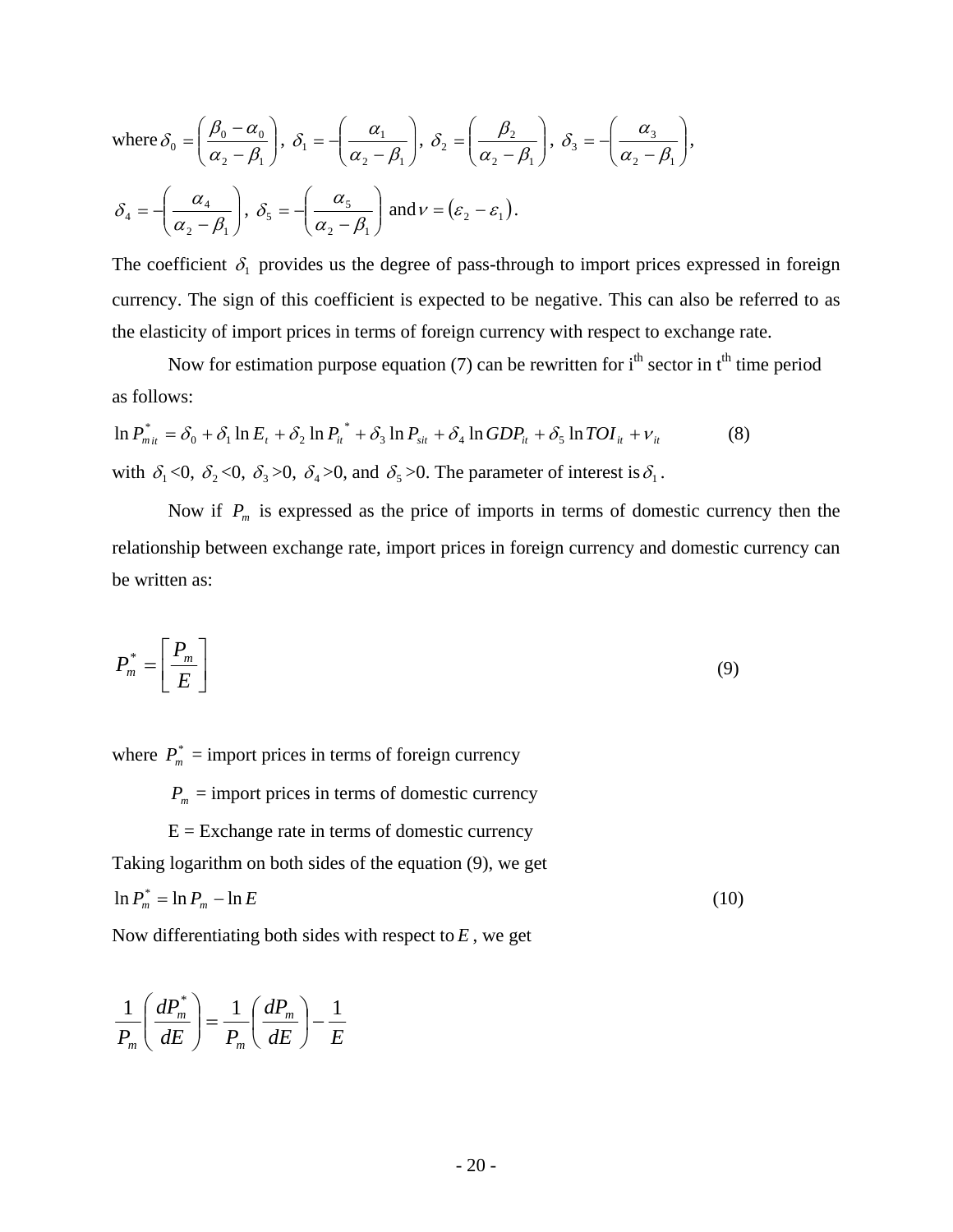Multiplying both sides by *E* ,

$$
\left(\frac{dP_m^*}{P_m^*}\right)\left(\frac{E}{dE}\right) = \left(\frac{dP_m}{P_m}\right)\left(\frac{E}{dE}\right) - 1
$$
\n
$$
\left(\frac{dP_m}{P_m}\right)\left(\frac{E}{dE}\right) = \left(\frac{dP_m^*}{P_m^*}\right)\left(\frac{E}{dE}\right) + 1
$$
\n(12)

The elasticity of the domestic currency import prices with respect to the exchange rate is thus equal to that of foreign currency prices plus one. The degree of pass-through to import prices in domestic currency can be measured as  $(\delta_1 + 1)$ .

### **3.2. The Data**

<u>.</u>

For the purpose of estimation, the data requirements are immense. There is a need for appropriate data, especially with regards to data on import and other prices.<sup>11</sup> The import prices used in the estimation is the rupee price based unit value index of imports for the products under study. Data for that is taken from the *'Handbook of Statistics on Indian Economy'* published by Reserve Bank of India. The base year of the data on unit value index is 1993-94=100. In the final equation we have the explanatory variable as unit value for the products in terms of foreign currency. For that purpose the unit value index is converted to foreign currency unit value by multiplying with the ratio of exchange rate for the year concerned and exchange rate for the base period. The domestic price  $(P^*)$  of the source countries is proxied by the producer price index across product groups in the US. To be very restrictive here we use the producer price index for US economy. On account of paucity in data on price for substitute commodities, wholesale price index, the consumer price index, or the GDP deflator is used. Here the wholesale price index is used as a proxy variable for the price of import substitute commodities in the domestic economy.

Pollard and Coghlin (2006) show that exchange rate pass-through to import prices for US manufacturing industries vary depending on the types of exchange rate indexes. Hence, the data

 $11$  Ito and Sato (2006) also find that the degree of pass-through to the exchange rate shock varies across the different price indices. Bacchetta and van Wincoop (2002) shows pass-through to import prices is more than that to consumer prices. The use of imported intermediate to produce final goods by the domestic firm to sell to consumers is pointed out as one of the reasons for such type of pass-through.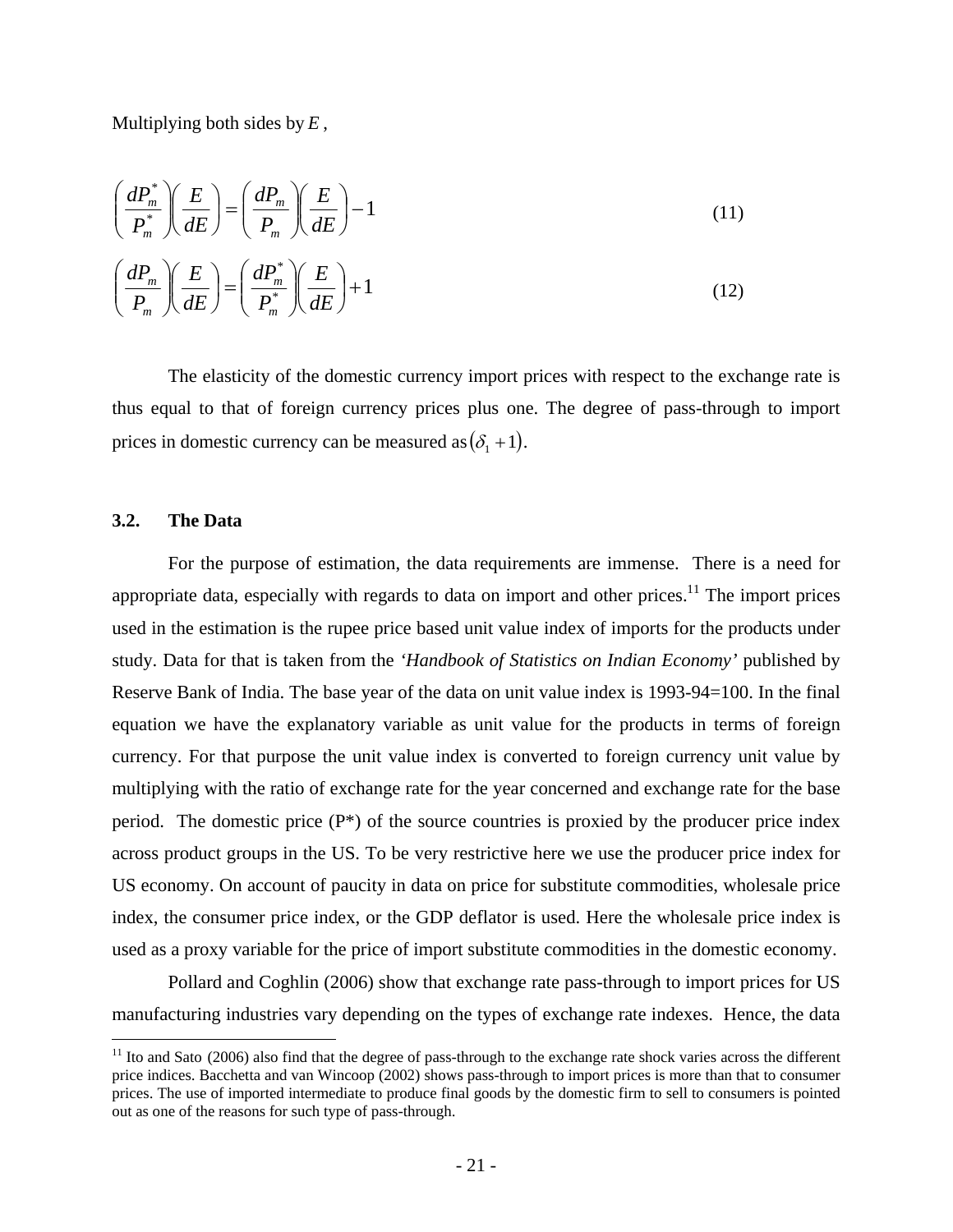on nominal effective exchange rate becomes important for the study. The exchange rate data used in the study is nominal effective exchange rate (NEER) based on 36-country bilateral weights. The base year for NEER is 1993-94=100. As NEER is used for estimation, and its increase implies appreciation, its increase will have a negative influence on the import prices in home currency terms. Therefore the expected sign of the term  $(\delta_1 + 1)$  becomes negative.

Gross Domestic Product (GDP) of the economy is generally used to specify demand for imports. As the study is at a disaggregated level, we use value of output for these products instead of GDP. The data on value of output for these products are collected form the Annual Survey of Industry (ASI) database of the Central Statistical Organisation, Government of India. ASI database provides data according to the National Industrial Classification (NIC). On account of a revision in classification based on NIC 1998, the data for the pre- and post-1998 are matched for use in the econometric exercise. Further, with regards to trade openness, import orientation ratio (IOR) is used in place of trade openness index. IOR is calculated as the ratio of import value to value of output for respective disaggregated products.

#### **3.3. Estimation Results**

Panel data estimation of the equation (8) is carried out to estimate the degree of exchange rate pass-through to import prices across sectors by applying sector-specific dummy. For estimating exchange rate pass-through into import prices at the sectoral level or otherwise, sectors selected are namely food products, beverages, animal & vegetable oil, chemicals, and machinery and transport equipment. The choice of sectors, as has been stated earlier, is restricted by data availability and comparable dataset. It is thus needless to mention that the results arrived at are contingent on the availability of appropriate data.

As data for all arguments for all the years are not available it becomes an unbalanced panel. The model has suited the data well and the results thus obtained by estimating equation (8) are robust. Results for aggregate imports, both fixed effects and random effects, are shown in Table 5 a and b, while disaggregated results are presented in Table 6 only for the coefficient of exchange rate pass-through to import price. Hausman test is done to check the relevance of fixed effect estimator and random effects estimator.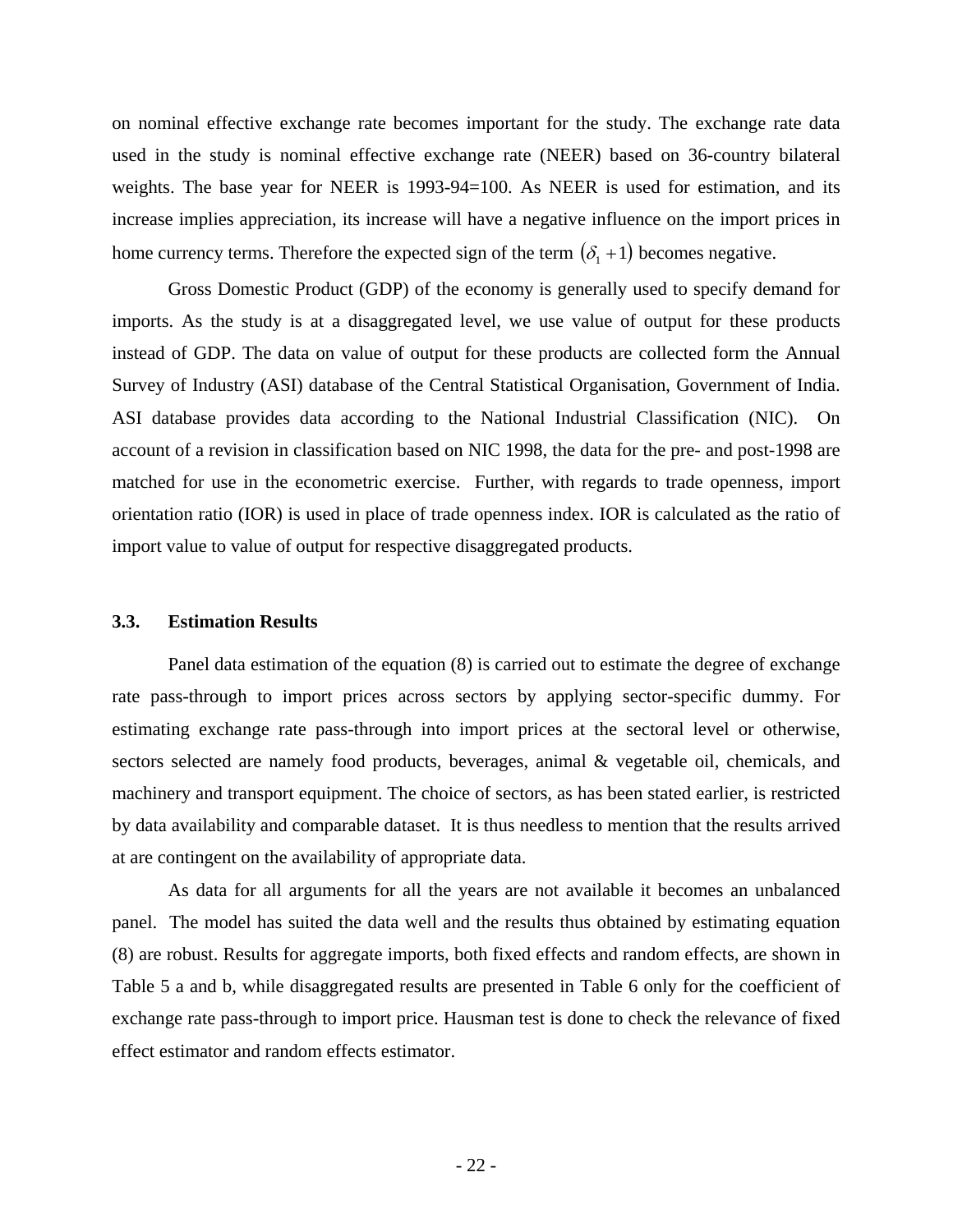Results on all sectors show that the coefficients of exchange rate in both the models are significant indicating significant pass-through (see Tables 5 a and b). The fixed effect shows that exchange rate pass-through to import prices is about 65 per cent and random effect shows the same at about 31 per cent. This finding matches with the findings of incomplete exchange rate pass-through to import prices in earlier studies. Further, the Hausman test results, as shown in Table 5 c, reject the null hypothesis meaning fixed effect estimation providing consistent result.

|            | Coefficient | Std. Error |         | P > t | [95% Conf. Interval] |             |
|------------|-------------|------------|---------|-------|----------------------|-------------|
| Ε          | $-1.654931$ | 0.4265085  | $-3.88$ | 0.000 | $-2.494236$          | $-0.815626$ |
| $P^*$      | $-0.197542$ | 0.2990276  | $-0.66$ | 0.509 | $-0.785983$          | 0.390899    |
| $P_{s}$    | 0.598179    | 0.1447741  | 4.13    | 0.000 | 0.313286             | 0.883074    |
| GDP        | 0.056904    | 0.0476042  | 1.20    | 0.233 | $-0.036774$          | 0.150582    |
| <b>TOI</b> | 0.018213    | 0.0342318  | $-0.53$ | 0.595 | $-0.085575$          | 0.049150    |
| Constant   | 9.709485    | 2.8121090  | 3.45    | 0.001 | 4.175676             | 15.243290   |

**Table 5 a:** Estimation of Degree of ERPT to Aggregate Import Prices: *Fixed Effect*

**Table 5 b:** Estimation of Degree of ERPT to Aggregate Import Prices: *Random Effect*

|            | Coefficient | Std. Error | Z       | P > z |             | [95% Conf. Interval] |
|------------|-------------|------------|---------|-------|-------------|----------------------|
| Ε          | $-1.315027$ | 0.3927092  | $-3.35$ | 0.001 | $-2.084723$ | $-0.545331$          |
| $P*$       | $-0.154646$ | 0.2809479  | $-0.55$ | 0.582 | $-0.705294$ | 0.396001             |
| $P_{s}$    | 0.592910    | 0.1340689  | 4.42    | 0.000 | 0.330139    | 0.855680             |
| GDP        | 0.109345    | 0.0365705  | 2.99    | 0.003 | 0.037668    | 0.181022             |
| <b>TOI</b> | 0.012720    | 0.0287473  | 0.44    | 0.658 | $-0.043624$ | 0.069064             |
| Constant   | 7.265090    | 2.5603260  | 2.84    | 0.005 | 2.246945    | 12.283240            |

**Table5 c:** Hausman Test: ERPT to Aggregate Import Prices

|            |              | Coefficients  |                         |                                 |
|------------|--------------|---------------|-------------------------|---------------------------------|
|            | (b)<br>Fixed | (B)<br>Random | $(b - B)$<br>Difference | sqrt $(diag(V_b - V_B))$<br>SE. |
| Ε          | $-1.654931$  | $-1.315027$   | $-3.3399043$            | 0.1664000                       |
| $P*$       | $-0.197542$  | $-0.154646$   | 0.0428957               | 0.1024001                       |
| $P_{s}$    | 0.598180     | 0.592910      | 0.0527030               | 0.0546357                       |
| <b>GDP</b> | 0.569044     | 0.109350      | $-0.0524408$            | 0.0304755                       |
| <b>TOI</b> | $-0.018213$  | 0.012720      | $-0.0309327$            | 0.0185852                       |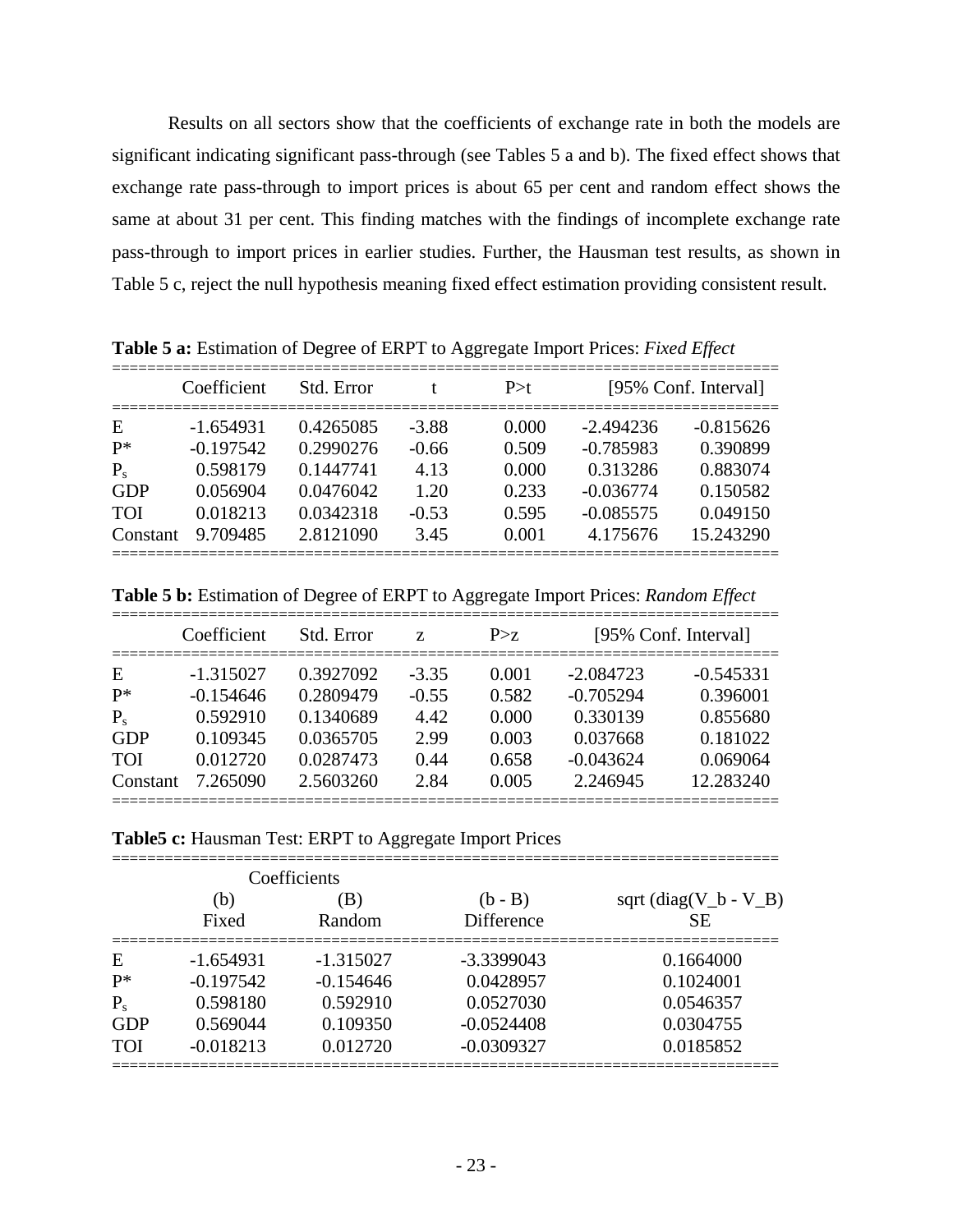$b =$  consistent under Ho and Ha; obtained from fixed effect estimation B = inconsistent under Ha, efficient under Ho; obtained from random effect estimation

Test: Ho: difference in coefficients not systematic

$$
chi2(5) = (b-B)'[(V_b-V_B)^(-1)](b-B)
$$
  
= 4.36  
Prob>chi<sup>2</sup> = 0.4983

Sector specific results show some variations. Like aggregate imports, applying Hausman test fixed effect estimation results for imports across disaggregated product groups are found to provide consistent results. Accordingly, only fixed effect estimation results for disaggregated imports are provided in Table 6. The consistency of fixed effects estimates over random effects estimates is indicative of the relative importance of sector specific factors in the determination of exchange rate pass-through coefficient of import prices. For all the sectors, the sign of the coefficient is as expected and the pass-through is incomplete. However, there are variations in the level of significance of the pass-through coefficients across sectors.

| <b>Sectors</b>   | Constant | E        | $P^*$    | $P_{s}$ | <b>GDP</b> | <b>TOI</b> |
|------------------|----------|----------|----------|---------|------------|------------|
| Food             | 9.709    | $-1.274$ | $-0.158$ | 0.782   | 0.152      | 0.247      |
| Products         | (0.00)   | (0.34)   | (0.61)   | (0.00)  | (0.00)     | (0.47)     |
| <b>Beverages</b> | $-0.220$ | $-0.381$ | $-0.173$ | 0.815   | 0.155      | 0.019      |
|                  | (0.85)   | (0.78)   | (0.57)   | (0.00)  | (0.00)     | (0.59)     |
| Animal $\&$      | 0.263    | $-1.444$ | $-0.268$ | 0.843   | 0.151      | 0.011      |
| Vegetable Oil    | (0.84)   | (0.31)   | (0.40)   | (0.00)  | (0.00)     | (0.75)     |
| Chemicals        | 4.177    | $-1.411$ | $-0.610$ | 0.630   | 0.158      | 0.131      |
|                  | (1.01)   | (0.03)   | (0.06)   | (0.00)  | (0.00)     | (0.00)     |
| Machinery        | 0.581    | $-0.666$ | $-0.143$ | 0.792   | 0.145      | 0.012      |
|                  | (0.68)   | (0.27)   | (0.64)   | (0.00)  | (0.00)     | (0.73)     |

**Table 6: Estimates of ERPT at the Sectoral Level:** *Fixed Effect Estimates*

Note: All variables are in logarithm. Figures in parentheses are the level of significance.

 For food products, it is small and insignificant. In case of food product, import prices are determined by other factors including domestic prices. For beverages imports as well, despite the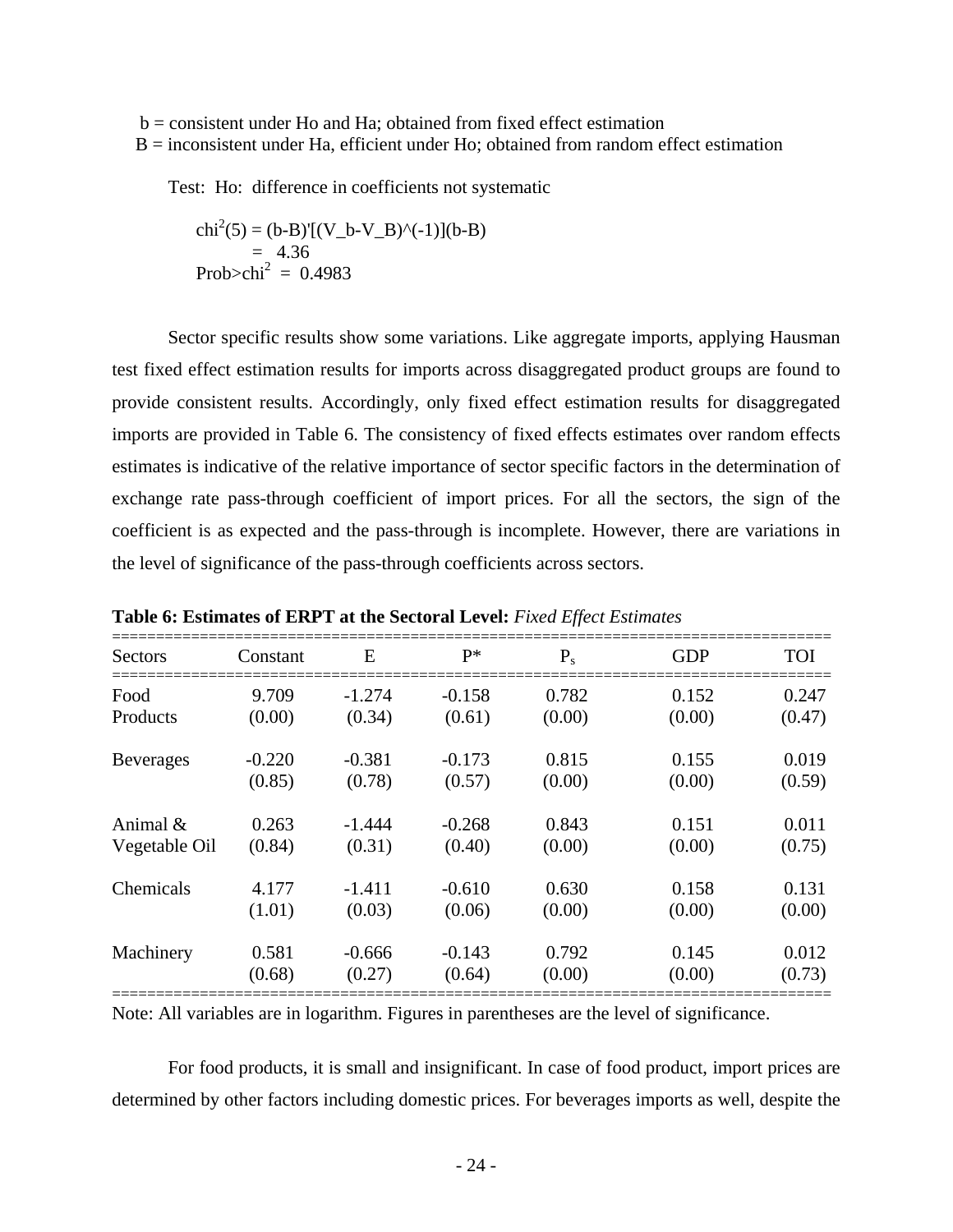expected sign, the coefficient is small and insignificant. For animal and vegetable oil sector, the coefficient of the variable exchange rate is insignificant; though exchange rate pass-through to import prices in domestic currency is estimated to be around 45 per cent. In case of machinery import price, Table 6 shows insignificant coefficient for exchange rate, even though the degree of pass-through is estimated to be high. The only exception to this pattern is with regards to import prices chemicals and related products. In the fixed effect model, the coefficient of exchange is found to significant and the degree of pass-through is incomplete estimated to be at 41 per cent. The observed variations in the degree of pass-through across sectors can be largely due to sector specific factors including market concentration and competition, the degree of (non) homogeneity of products, etc..

On the whole, the above results show that fixed effect model is better over random effect model in this exercise. It can be observed that significant exchange rate pass-through to import prices occurs when all the sectors are taken into account. The estimated coefficient indicates incomplete pass-through. However, the coefficient is found to be insignificant in case of most import sub-sectors with the only exception of chemicals. In case of chemicals as well, the degree of exchange rate pass-through to import prices is incomplete. It is important to note that in all the cases, trade orientation index is found to be insignificant. This shows that improved trade orientation after 1991 did not in any way determine import prices across sectors. As pass-through is found to be either insignificant or incomplete across sectors, market power of the exporting country might be of importance in this analysis. This may be an important gap in this analysis.

### **4. Conclusions**

This paper has investigated into the degree of exchange rate pass-through to prices of imports across sectors in India during reforms. For the purpose of analysis, certain non-oil imports including chemicals, machinery, transport equipments, metal manufactures and food processing into India are considered, which account for about 70 per cent of the country's total imports. It is observed that, during post-reforms, import prices have moved synchronously with exchange rate indicating the possibility of exchange rate pass-through to import prices.

In the econometric analysis, an econometric model based on simultaneous equation imperfect substitutes model is made use of, which is distinctly different from econometric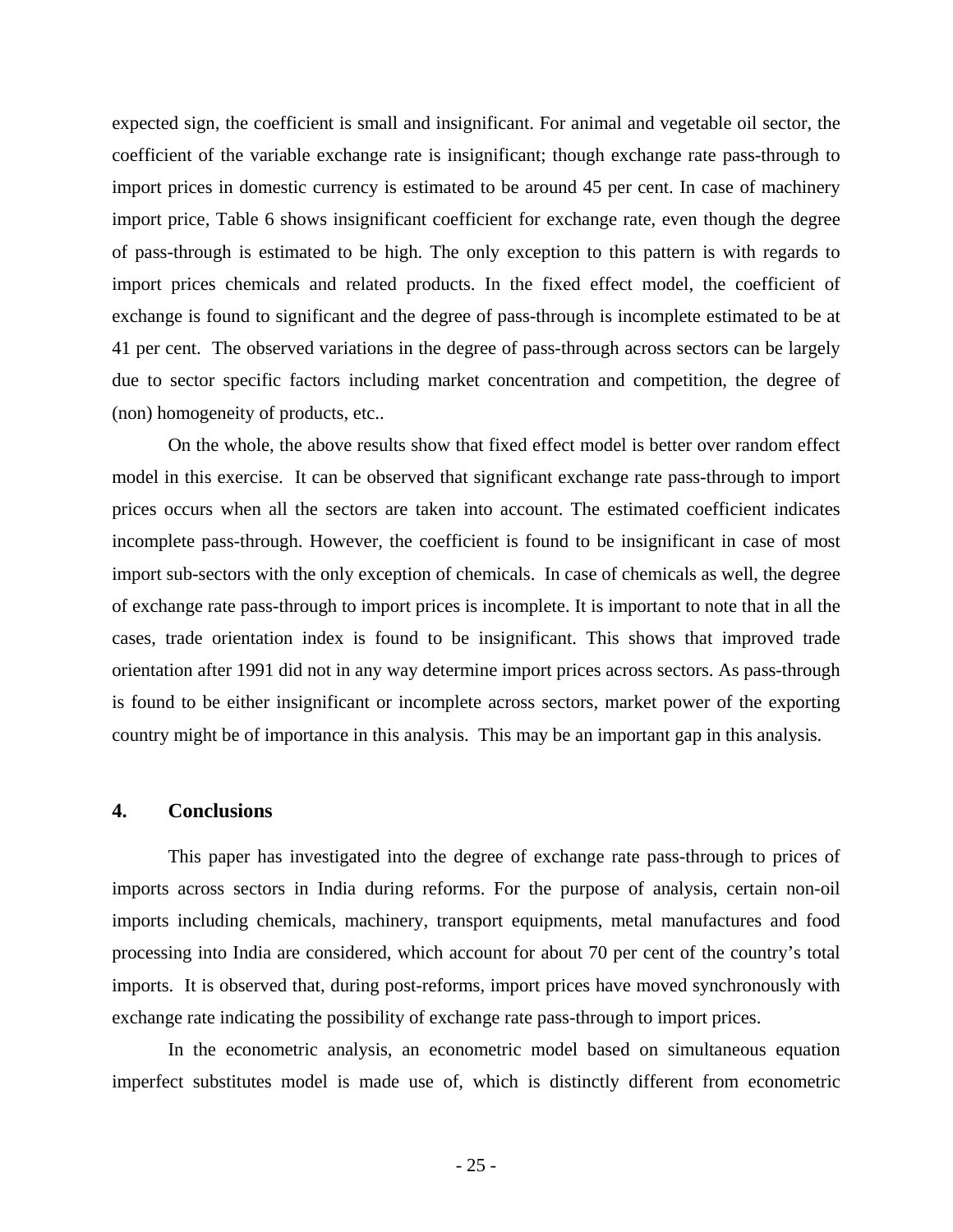models being used for estimation purposes in the literature. Panel data regression techniques are used as the econometric method on a dataset carefully compiled from different sources. The data appendix will provide an indication of the care with which comparable data was compiled for the purpose. The regression exercise was, thus, carried out using a fully specified econometric model, best possible econometric method and a time-comparable dataset. The model has suited the data well and the results are thus robust.

The econometric results show incomplete pass-through to import prices on account of movements in exchange rate in India. The results are based on the fixed effect model as Hausman test finds it to provide consistent estimates over random effect model. It can be observed that significant exchange rate pass-through to import prices occurs when all the sectors are taken into account. However, the coefficient is found to be insignificant in case of most import sub-sectors with the only exception of chemicals. In case of chemicals as well, the degree of exchange rate pass-through to import prices is incomplete. As pass-through coefficient is incomplete across sectors, factors such as market concentration of the exporting country and product characteristics might be of importance in this analysis. This analysis also shows that factors like domestic prices play a significant role in determining import prices in certain sectors.

It is important to note that in all the cases, trade orientation index is found to be insignificant. This shows that improved trade orientation after 1991 did not in any way determine import prices across sectors. This result in a way contrasts the findings of an earlier study by Mallick and Marques (2006), which show that exogenous factor like reforms, have played a significant role in exchange rate pass-through. This may be an important gap in this analysis. These results have important implications for policy.

The above results show that even though some import sectors have responded to exchange rate movements, this is in no way extensive as is expected during reforms. The impact of exchange rate on import prices is limited. This conforms to the fact that of phenomenal increase in imports during reforms despite depreciation in exchange rate over the years. On the other hand, import prices across sectors, are more dependent on factors other than exchange rate.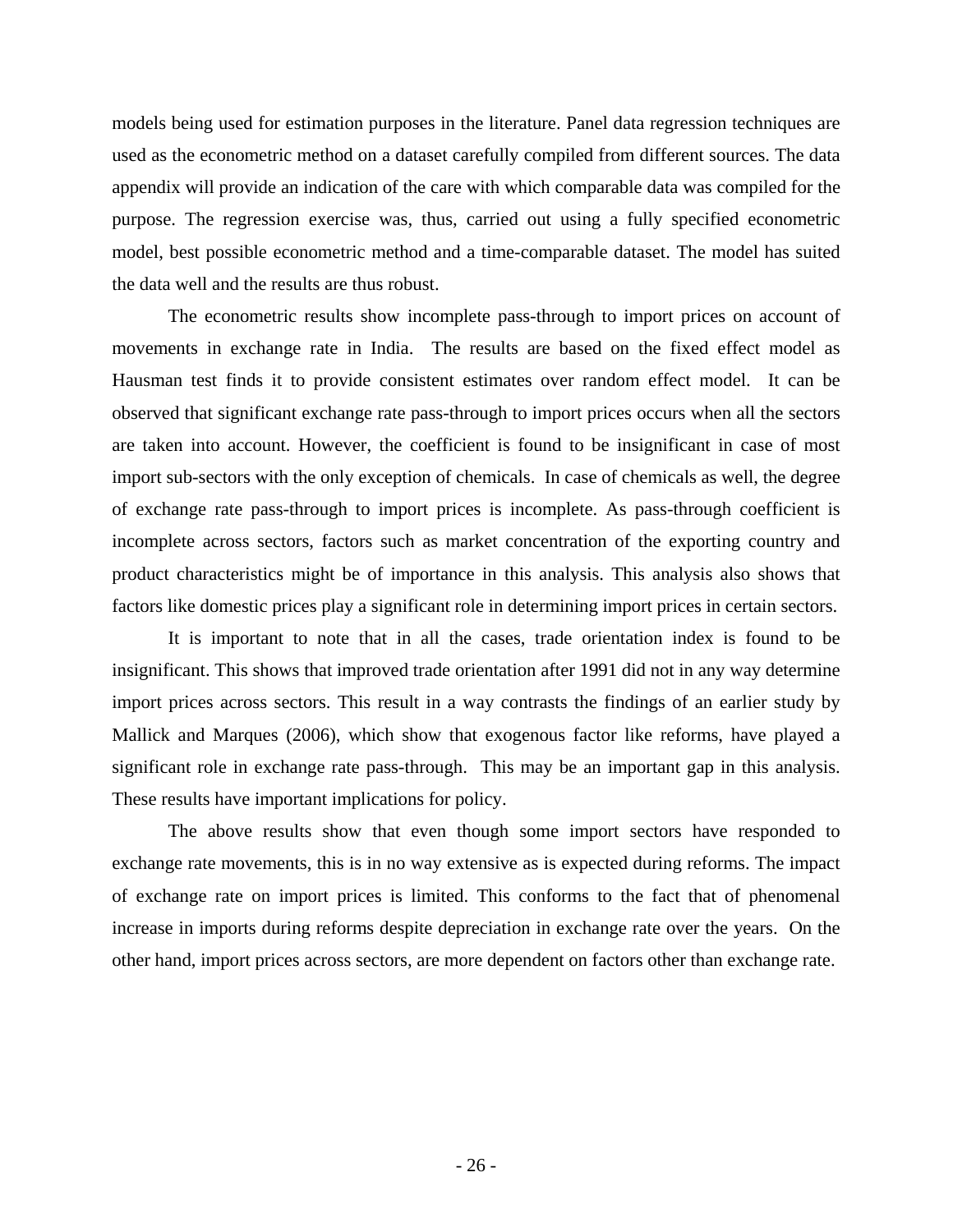### **Selected References**

- Bacchetta, P. and E.V. Wincoop (2002), 'A Theory of the Currency Denomination of International Trade' *NBER Working Paper* No. 9039, NBER, Cambridge, MA, July
- Bacchetta, P. and E.V. Wincoop (2002), 'Why Do Consumer Prices React Less than Import Prices to Exchange Rates?', *NBER Working Paper* No. 9352, NBER, Cambridge, MA, November.
- Calvo, G. A. and C. M. Reinhart (2000), 'Fear of Floating' *NBER Working Paper* No. 7993, NBER, Cambridge, MA, November
- Campa, J. M. and J. M. G. Minguez (2006), 'Differences in Exchange Rate Pass-through in the Euro Area' *European Economic Review,* Vol. 50 , pp. 121–145.
- Campa, J. M., and L.S. Goldberg (2006), 'Distribution Margins, Imported Inputs, and the Sensitivity of the CPI to Exchange Rates', *NBER Working Paper* No. 12121, NBER, Cambridge, MA, March
- Campa, J. M., L.S. Goldberg and J. M. G. Minguez (2005), 'Exchange Rate Pass-Through to Import Prices in the Euro Area', *NBER Working Paper* No. 11632, NBER, Cambridge, MA, September
- Campa, J., and L. S. Goldberg (1995), 'Investment, Pass-Through and Exchange Rates: A Cross Country Comparison', *NBER Working Paper* No. 5139, NBER, Cambridge, MA, June
- Campa, J., and L. S. Goldberg (2002), 'Exchange Rate Pass-Through into Import prices: A Macro or Micro Phenomenon?', *NBER Working Paper* No. 8934, NBER, Cambridge, MA, May
- Choudhri, E.U. and D.S. Hakura (2001), 'Exchange Rate Pass-through to domestic Prices: Does the Inflationary Environment Matter?' *International Monetary Fund Working Paper* 01/194
- Devereux, M.B., C. Engel (2002), 'Exchange Rate pass-Through, Exchange rate Volatility, Exchange Rate Disconnect', *NBER Working Paper* No. 8858, NBER, Cambridge, MA, April
- Devereux, M.B., C. Engel, and C. Tille (1999), 'Exchange Pass-Through and the Welfare Effects of the Euro', *NBER Working Paper* No. 7382, NBER, Cambridge, MA, October
- Dornbush, R. (1987), 'Exchange Rates and Prices', *The American Economic Review*, vol.77, no. 1, pp93-106.
- Edwards, S. (2006), 'The Relationship between Exchange Rates and Inflation Targeting Revisited', *NBER Working Paper* No. 12163, NBER, Cambridge, MA, April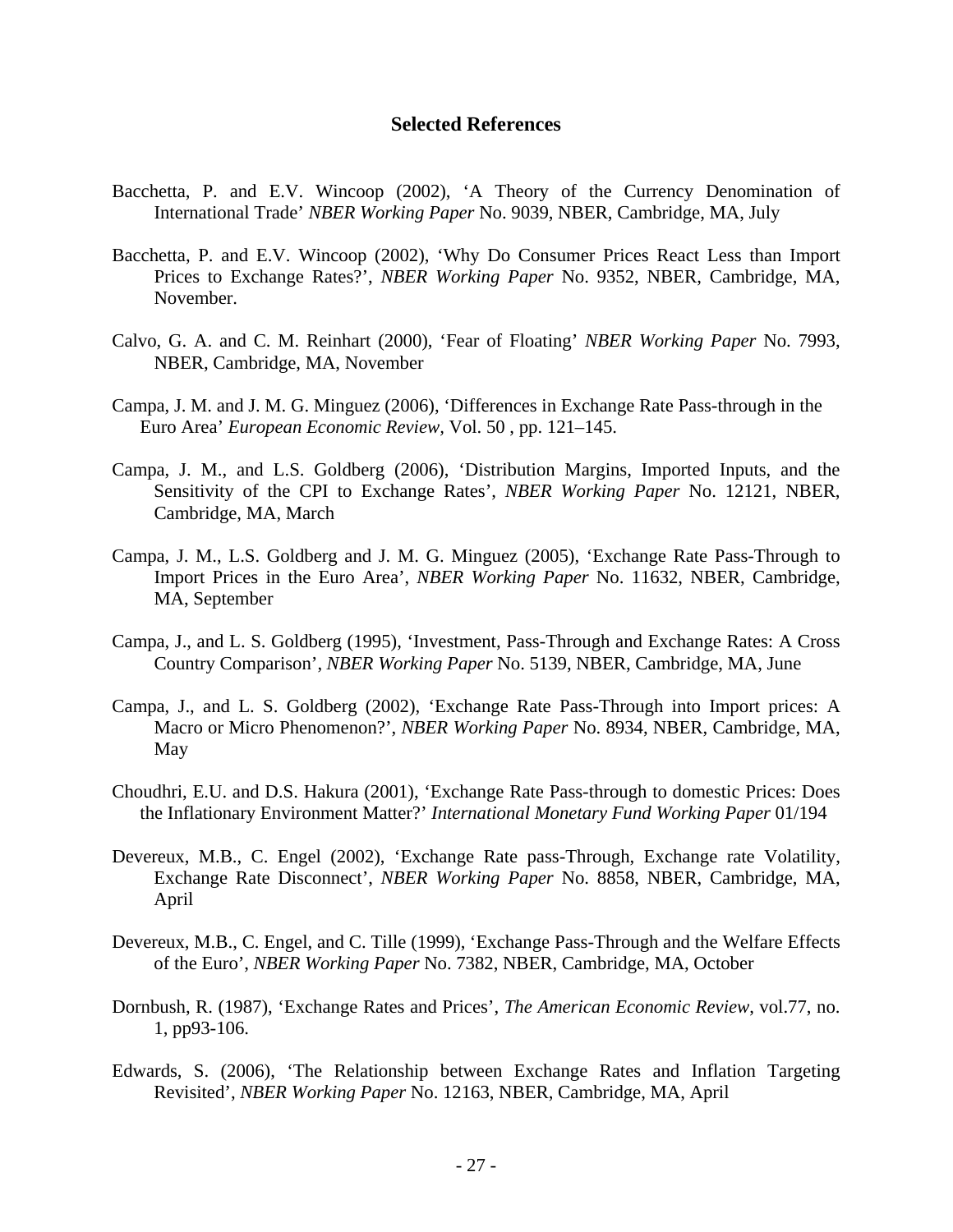- Engel, C. (2005), 'Equivalence Results For Optimal Pass-Through, Optimal Indexing to Exchange Rates, and Optimal Choice of Currency for Export Pricing', *NBER Working Paper* No. 11209, NBER, Cambridge, MA, March
- Faruqee, H. (2004), 'Exchange Rate Pass-Through in the Euro Area: The Role of Asymmetric Pricing Behavior', *International Monetary Fund Working Paper* 04/14.
- Feenstra, R.C. (1987), 'Symmetric Pass-Through of Tariffs and Exchange Rates under Imperfect Competition: An Empirical Test', *NBER Working Paper* No. 2453, NBER, Cambridge, MA, December.
- Feenstra, R.C., J.E. Gagnon, and M. M. Knetter (1993), 'Market share and Exchange Rate Pass-Through in World of Automobile Trade', *NBER Working Paper* No. 4399, NBER, Cambridge, MA, July
- Ghosh, A. and R. Rajan (2007), 'How High Exchange Rate Pass-through in India? Has It Changed over Time?' *Journal of International Trade and Economic Development*, Vol. 16, No. 3, 373 – 382, September
- Goldberg, P. K. and M. M. Knetter (1996), 'Goods Prices and Exchange Rates: What Have We Learned?', *NBER Working Paper* No. 5862, NBER, Cambridge, MA, December.
- Goldberg, P. K. and M. M. Knetter (1997), 'Goods Prices and Exchange Rate: What Have We Learned?', *Journal of Economic Literature*, Vol. 35, No. 3. pp. 1243-1272
- Halpern, L., and M. Koren (2007), 'Pricing to Firm: an Analysis of Firm and Product-level Import Prices', *Review of International Economics,* Vol.15, No.3, pp.574-591
- Ito, T. and K. Sato (2006), 'Exchange Rate Changes and Inflation in Post-Crisis Asian Economies: VAR Analysis of Exchange Rate Pass-Through', *NBER Working Paper* No. 12395, NBER, Cambridge, MA, July.
- Khan, M.S. and K.Z. Ross (1977), 'The Functional Form of the Aggregate Import Equation', *Journal of International Economics*, vol. 7: 149-60
- Khundrakpam, J.K. (2008), 'Have Economic Reforms Affected Exchange Rate Pass-Through to Prices in India?', *Economic & Political Weekly*, vol XLIII, no. 16.
- Kim, (1990), 'Exchange Rates and Import Prices in the United States: A Varying-Parameter Estimation of Exchange Rate Pass-through.' *Journal of Business & Economic Statistics*, vol. 8, no. 3, pp. 305-315.
- Krugman, P. (1987), 'Pricing to Market when the Exchange Rate Changes' in Richardson (eds), *Real Financial Linkages among Open Economies*. Cambridge, MA. MIT press, pp.49-70.